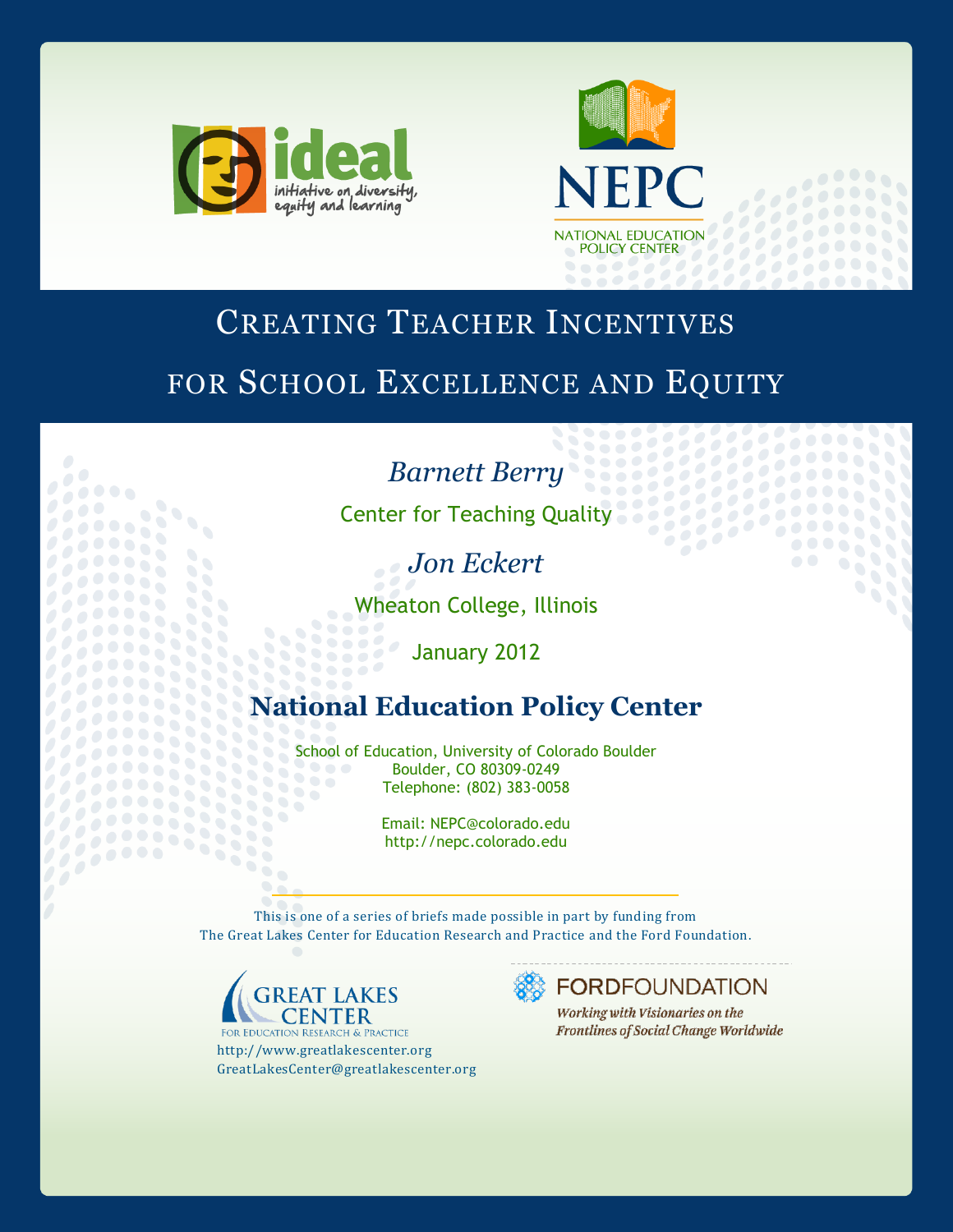**Kevin Welner** *Editor*

**William Mathis** *Managing Director*

## **Erik Gunn** *Managing Editor*

Briefs published by the National Education Policy Center (NEPC) are blind peer-reviewed by members of the Editorial Review Board. Visit http://nepc.colorado.edu to find all of these briefs. For information on the editorial board and its members, visit: http://nepc.colorado.edu/editorial-board.

Publishing Director: **Alex Molnar**

#### **Suggested Citation:**

Berry, B. & Eckert, J. (2012). *Creating Teacher Incentives for School Excellence and Equity*. Boulder, CO: National Education Policy Center. Retrieved [date] from http://nepc.colorado.edu/publication/creating-teacher-incentives.

*This material is provided free of cost to NEPC's readers, who may make non-commercial use of the material as long as NEPC and its authors are credited as the source. For inquiries about commercial use, please contact NEPC at nepc@colorado.edu.*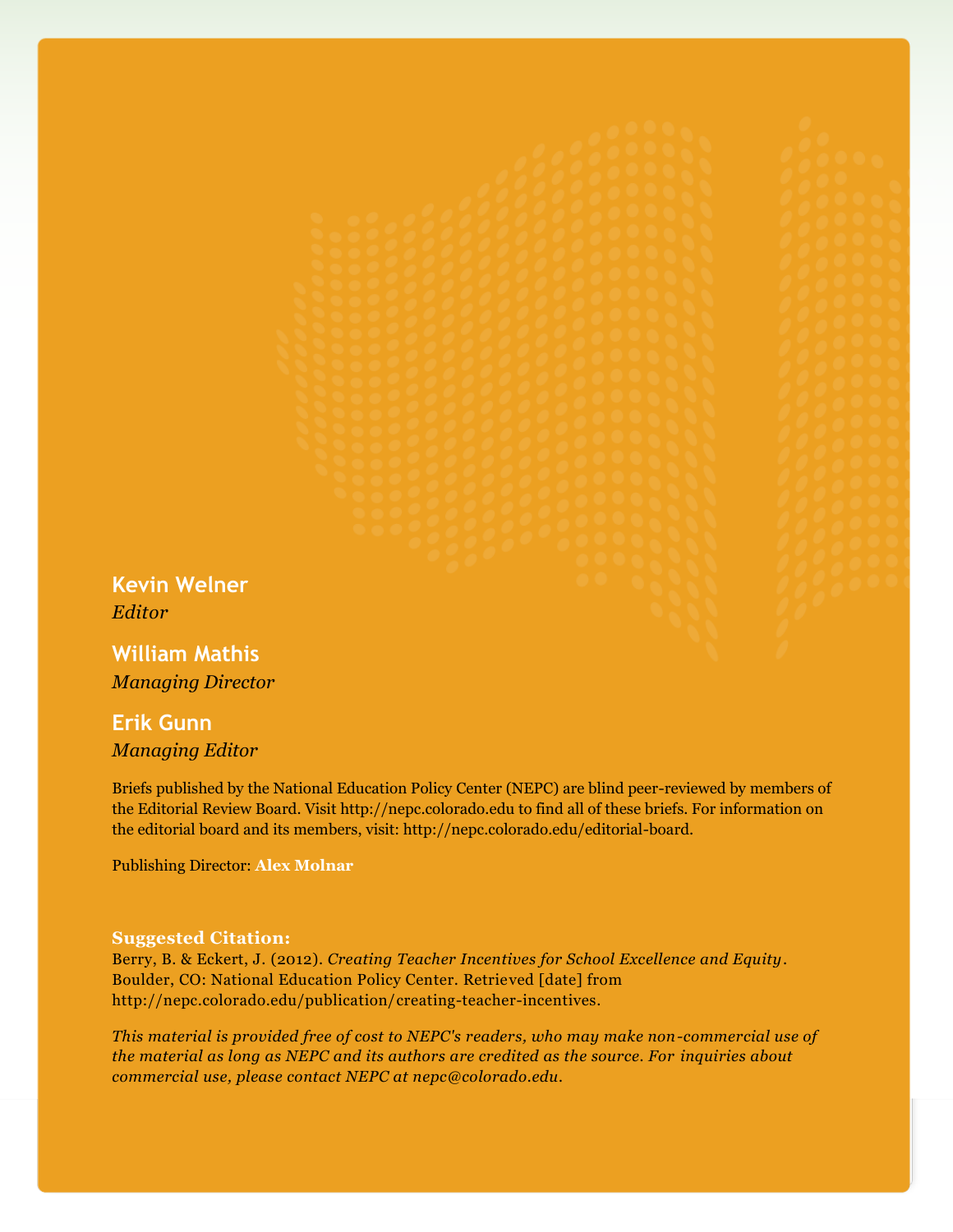## CREATING TEACHER INCENTIVES FOR SCHOOL EXCELLENCE AND EQUITY

*Barnett Berry, Center for Teaching Quality and Jon Eckert, Wheaton College, Illinois*

## **Executive Summary**

Ensuring that all students in America's public schools are taught by good teachers is an educational and moral imperative. Teacher incentive proposals are rarely grounded on what high-quality research indicates are the kinds of teacher incentives that lead to school excellence and equity. Few of the current approaches to creating teacher incentives take into account how specific conditions influence whether or not effective teachers will work in high-need schools and will be able to teach effectively in them.

Large-scale studies and teacher testimonies suggest that working conditions are far more important than bonuses in persuading teachers to stay or leave their classrooms. National teacher turnover survey data show that teachers who leave because of job dissatisfaction do so for a variety of reasons that can be addressed: low salaries, poor support from school administrators, a lack of student motivation, a lack of teacher influence over decisionmaking, and student discipline problems. However, current policies, including the one framed by the federally sponsored Teacher Incentive Fund, rarely recognize these realities.

We must reward expertise in ways that move beyond recruitment bonuses or pay for improved student test scores. To develop incentive policies that spread teaching expertise and allow for effective teaching will require the careful development of interlocking policies across federal, state, and local agencies. To that end, it is recommended that education policymakers do the following, which are fleshed out in the report:

- **1. Use the Teacher Incentive Fund to Spread Teaching Expertise for High-Needs Schools.**
- **2. Expand Incentives in Creating Strategic Compensation.**
- **3. Create the Working Conditions that Allow Teachers to Teach Effectively.**
- **4. Elevate Best Practices and Policies that Spur School Excellence and Equity.**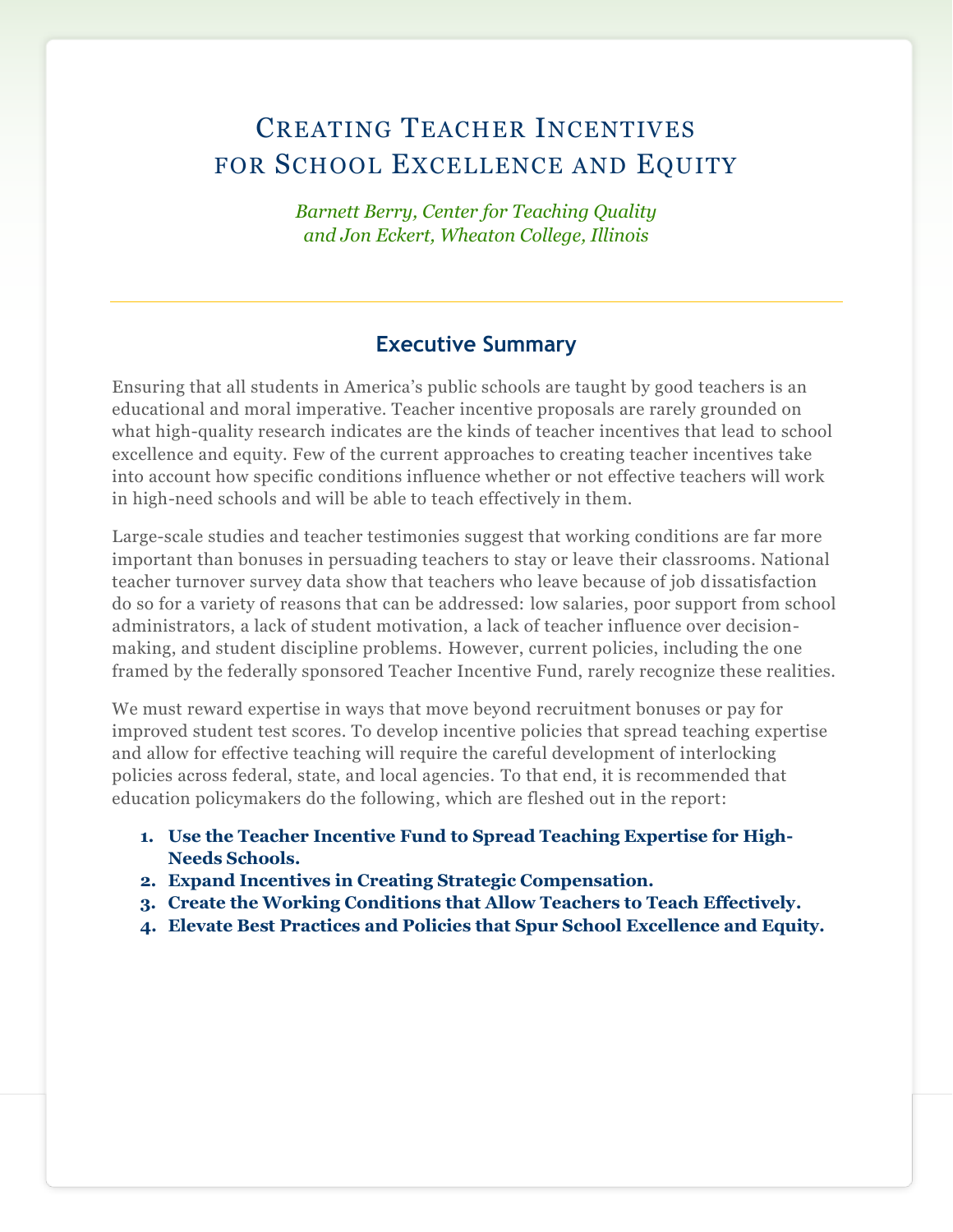## CREATING TEACHER INCENTIVES FOR SCHOOL EXCELLENCE AND EQUITY

Ensuring that all students in America's public schools are taught by good teachers is an educational and moral imperative. Over the last two decades a growing body of evidence has established that the teacher is the most important school-based influence on student achievement<sup>1</sup> and that poor children and those of color are less likely to be taught by wellqualified, experienced, and effective teachers than other students. Specifically, teachers who demonstrate high "value-added" student achievement gains, as well as those who are Nationally Board Certified, are less likely to be teaching in schools that serve economically disadvantaged and minority students.<sup>2</sup> Further, schools with large numbers of students living in poverty are much more likely to have special education and math teaching vacancies<sup>3</sup> and to be forced to staff classrooms with out-of-field and inexperienced teachers.<sup>4</sup> Moreover, qualified teachers (e.g., those fully credentialed, with experience teaching in their field*,* and those who score well on tests of academic and teaching ability) in high-poverty schools are more likely to leave or move than their less qualified peers in those schools.<sup>5</sup>

Although scholars dispute these findings, teacher incentive proposals—including those promoted by President Obama's Race to the Top (R2T) program—are rarely grounded on what high-quality research indicates are the kinds of teacher incentives that lead to school excellence and equity. For example, "Great Teachers and Great Leaders" (GTGL), a report issued by the U.S. Department of Education in support of R2T, primarily drew on "selective and narrow choice(s) of research," and in fact, of "the 80 or so sources used for the report, only approximately 10% are drawn from peer-reviewed journals.<sup>6</sup>

In 2010, a dozen states won approximately \$4 billion in R2T funds. The program pushed states to evaluate teachers more rigorously and offered rewards for generating higher student test scores and for opening alternative pathways into the profession as a way of filling empty classrooms in high-need schools. (Another round of R2T \$500 million in funds is being distributed to spur improvements in early childhood education, among other policy issues.7) While the Obama Administration, through the Teacher Incentive Fund, is supporting "more varied and intricate" merit pay efforts than those the past, most of its incentives are still built on the assumption that "teachers who have the chance to earn more money (even relatively small amounts of money) will adopt effective instructional practices, work harder, and achieve better success with students."<sup>8</sup> The Obama administration's approach to creating incentives to attract qualified teachers to high-need schools thus remains rooted in the questionable assumption that, according to Susan Moore Johnson, "teachers who are confident they can earn rewards will enter and remain in the profession, while low-performing teachers with little hope of winning rewards will leave."9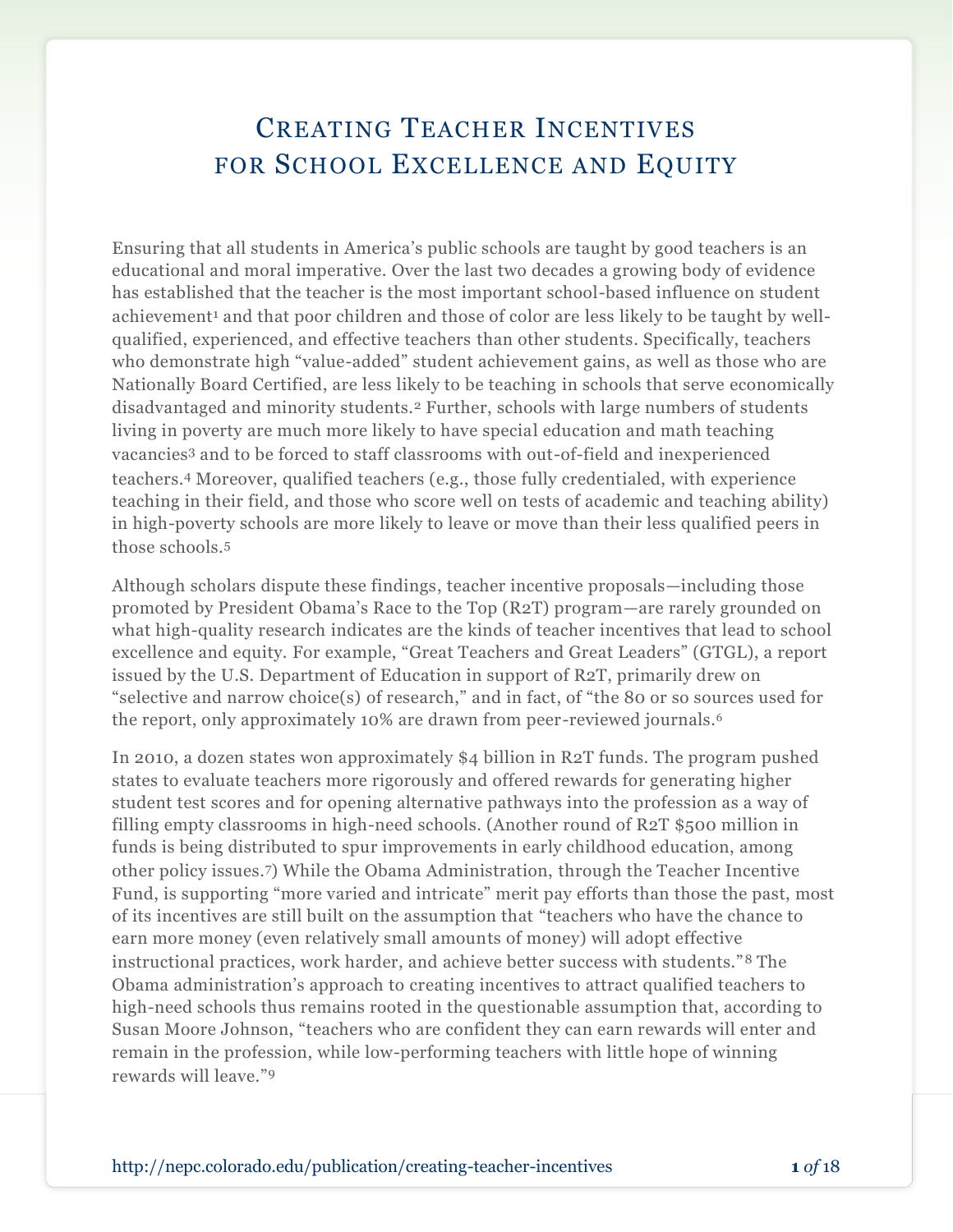Few of the current approaches to creating teacher incentives take into account how *specific conditions* influence whether or not effective teachers will work in high-need schools and will be able to teach effectively in them. A recent report from the Center for American Progress pointed out that the large inequalities in which students are taught by qualified teachers is related to differentials in overall school funding and teacher salaries. <sup>10</sup> Funding is important but it is not sufficient. As one National Board Certified teacher noted in a discussion of what would attract him to a high-need school, he noted:

I would move [to a low-performing school], but I would want to see social services for parents and children, accomplished leadership, adequate resources and facilities, and flexibility, freedom and time. <sup>11</sup>

Sound data and tools to measure effectiveness are critical elements in a system of identifying and utilizing the best teachers—and financial inducements may be useful in more comprehensive efforts to ensure more equitable teacher distribution. They are, however, insufficient. Our review of existing evidence finds little support for a simplistic system of measuring value-added growth, evaluating teachers more "rigorously," and granting bonuses.

Our review of the empirical evidence supports four recommendations: use the current federal Teacher Incentive Fund to attract qualified, effective teachers to high-needs schools, expand incentives by creating strategic compensation, create working conditions that allow teachers to teach effectively, and more aggressively promote the best practices and policies that spur school excellence and equity. In crafting our recommendations we follow the wisdom of Lee Shulman, who called for "exercising judgment under conditions of uncertainty" while avoiding the "dangers of simplicity" in improving our schools and the teaching profession.<sup>12</sup>

## **Review of Research**

The nature of what motivates a person to teach in challenging contexts is complex, often times intangible, and difficult to quantify. Decades ago, organizational psychologists Fredrick Herzberg and Victor Vroom put forth their respective theories of work motivation and expectancy. Herzberg found that professionals find satisfaction in the nature of the work performed—e.g., opportunities to achieve as well as reach personal goals—while dissatisfaction typically surfaces due to job-related factors such as policies that get in their way, inept supervision, salary, or working conditions. <sup>13</sup> That is, what satisfies these knowledge workers may not be the same as what dissatisfies them. Vroom's theory suggested that individuals behave in certain ways when they believe those behaviors advance an organization's goals as well as when they believe they will be rewarded.<sup>14</sup>

Theories such as these are important to consider when designing incentives aimed at professionals. Existing pay-for-performance programs for educators vary widely in their design and structure, but they rarely take into account the sorts of non-monetary motivations described by Herzberg and Vroom.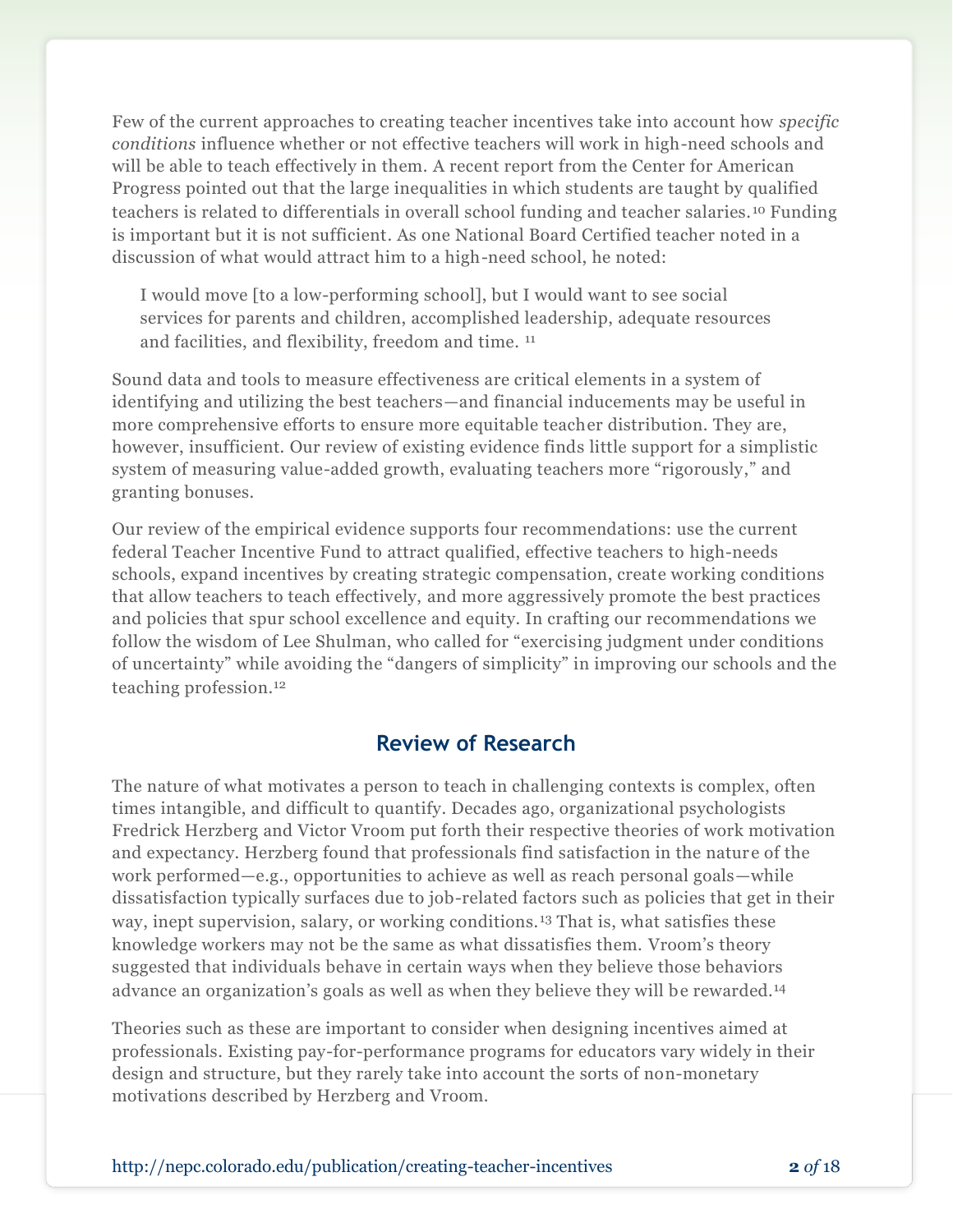Edward Lawler, for example, argues that, because teaching often requires non-routine work, teacher pay systems should "encourage and reward individuals who develop and use capabilities effectively" and "help build competencies of coworkers."<sup>15</sup>

Incentive policies need to attend to the qualifications of individual teachers and the requisite mix of knowledge, skills, and dispositions they bring to classroom teaching. However, these policies must also take into account how teachers, students, schools, and community-based organizations interact in ways that allow learning to occur. Supporting both the individual and the system is not a simple task. While recruiting quality teachers may require mandates and incentives, ensuring teaching quality also calls for an intricate mix of capacity-building and system-changing policies.

Our review addresses the following areas: (1) rewarding performance, (2) attracting and retaining teachers for high-need schools, and (3) the working conditions that matter most.

### **Rewarding Performance**

Scholars have documented failed incentive pay plans from years past—including those in the 1920s, 1950s, and 1980s.<sup>16</sup> These compensation reform initiatives, focused primarily on narrow outcome measures, floundered in large part due to unresolved technical and political issues. In some cases, student scores from standardized tests could not validly and reliably measure individual teacher effectiveness—a problem that still besets these programs today.<sup>17</sup> Researchers have shown that teachers do not participate in incentive programs if they believe they are not fairly administered or if the goals are not appropriate.<sup>18</sup> These difficulties help to explain why only about 13 percent of the nation's school districts have some form of a teacher incentive program. <sup>19</sup>

Despite this history, a growing number of school districts and states have recently implemented teacher pay-for-performance systems. For example, as of 2009, Florida, Minnesota, and Texas together allocated more than \$550 million to some sort of pay-forperformance scheme. <sup>20</sup> In 2010, the Obama Administration expanded the federal Teacher Incentive Fund (TIF) initiative, with \$442 million allocated (up from \$200 million in 2009) to specifically reward teachers and principals for increases in student achievement. The program's purpose includes "increasing the number of effective teachers teaching poor, minority, and disadvantaged students in hard-to-staff subjects (and school systems)."<sup>21</sup> Tennessee a leader in using Value Added Models (VAMs) to assess teacher performance was, for example, awarded a \$36 million TIF grant in 2010 to implement a performance pay system.

Unfortunately, the evidence from these more recent efforts, while limited, suggests that current efforts to pay teachers for performance does not yield higher student achievement gains for students. Several recent studies, briefly described below, are instructive.

Evidence from the Texas Educator Excellence Award Grant (TEEG) program, launched in 2006, indicates that in cases where teachers determined how the school bonuses should be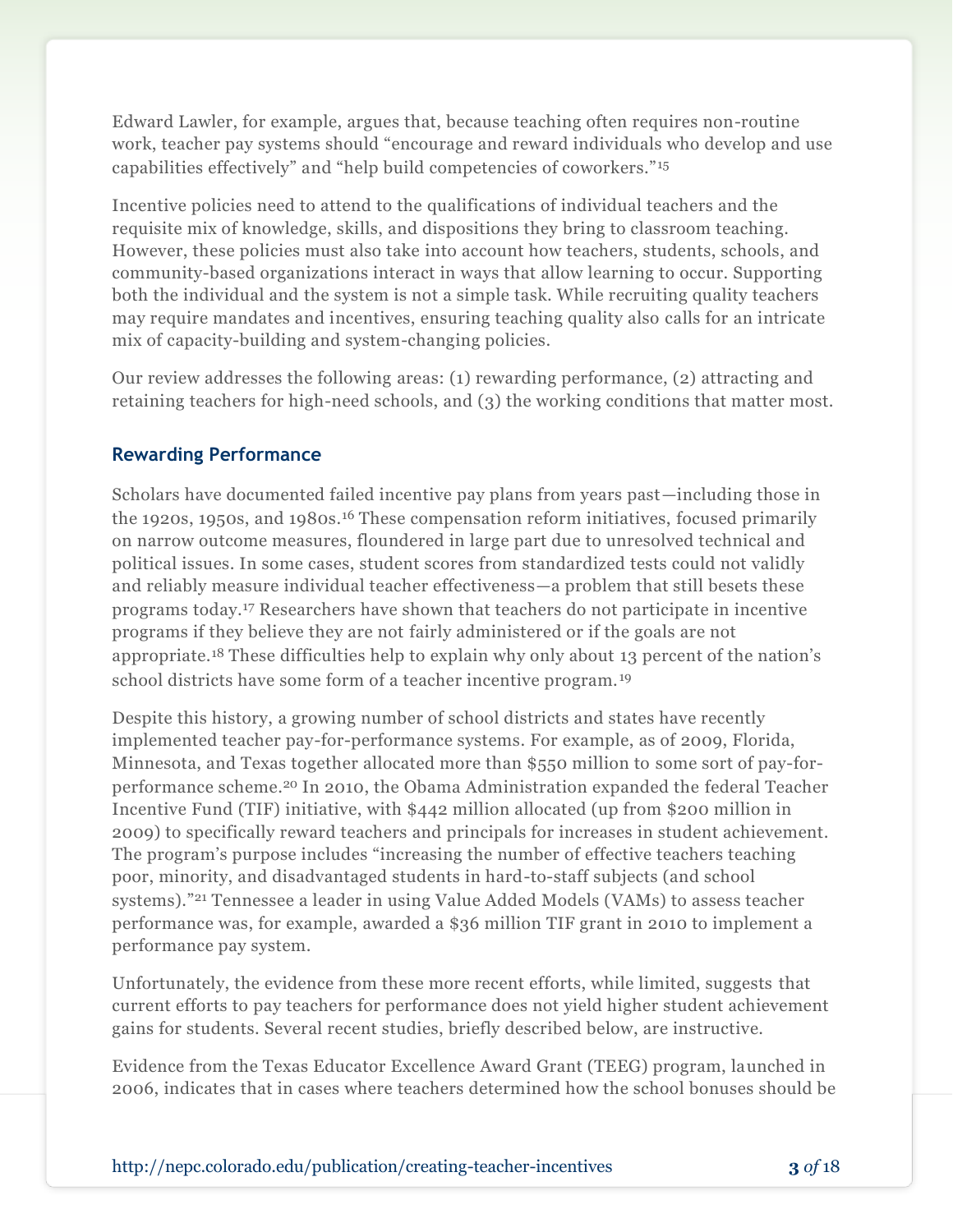distributed, they tended to design egalitarian plans with small rewards. However, the researchers also found that the size of teacher bonuses *did not* moderate the effects. Correspondingly, researchers found little negative impact on staff collegiality. Teachers who received bonuses, as well as those who did not, held this view. The study did find, however, that inexperienced teachers were more supportive of performance rewards than their more experienced colleagues.<sup>22</sup>

A study of the Nashville Project on Incentives in Teaching (POINT), conducted by the National Center on Performance Incentives, found that middle school math teachers who were eligible for bonuses of \$5,000-\$15,000, produced few or no student achievement

## *Teacher incentive proposals are rarely grounded on what high-quality research indicates are the kinds of teacher incentives that lead to school excellence and equity.*

gains, as compared with their counterparts in the control group. Nearly 300 teachers, approximately 70 percent of all middle-school math teachers in Nashville's public schools, volunteered to participate. The teachers were assessed on the basis of standardized test scores using Tennessee's value-added rating system. Approximately one-third of the participants received bonuses, with an average of about \$10,000. Over three years and four different possible middle school grades ( $6<sup>th</sup>$  through  $9<sup>th</sup>$ ), the average effect of the incentives was .04 standard deviations on the state assessment, which was not statistically significant or meaningful for policy considerations. Importantly, teacher attrition may have played a role in the outcomes, with approximately half of the 300 teachers who initially volunteered leaving their classrooms over course of the 3-year study.<sup>23</sup>

In 2011 a RAND study of New York City's \$56 million bonus pay system also yielded no positive effect on either student performance or teachers' attitudes toward their jobs. The NYC program primarily awarded the bonuses to the schools, with principals and teachers then determining how to divvy up rewards, which averaged approximately \$3,000 for each teacher. Even schools where individual teachers were rewarded did not demonstrate higher student achievement. Survey results indicated that teachers were motivated less by a financial incentive and more by helping their students learn. At best, teachers reported that the bonus was "a reward for their usual efforts, not as an incentive for changing their behavior."<sup>24</sup> Eighty-two percent of the teachers believed the rating system was unfair because of its overreliance on standardized test scores, which did not "relate" to the work done by them. The case study evidence suggested that many teachers did not understand how the payouts were determined. In addition, schools that participated in the program did not have marked differences in levels of teacher collaboration.<sup>25</sup>

On the other hand, a recent review of TIF sites revealed how performance pay systems can be successfully implemented. In a series of case studies, researchers found that financial incentives are effective under the following four conditions:

1. They are integrated with teacher evaluation that emphasizes improved teaching and learning and professional development that encourages collaboration;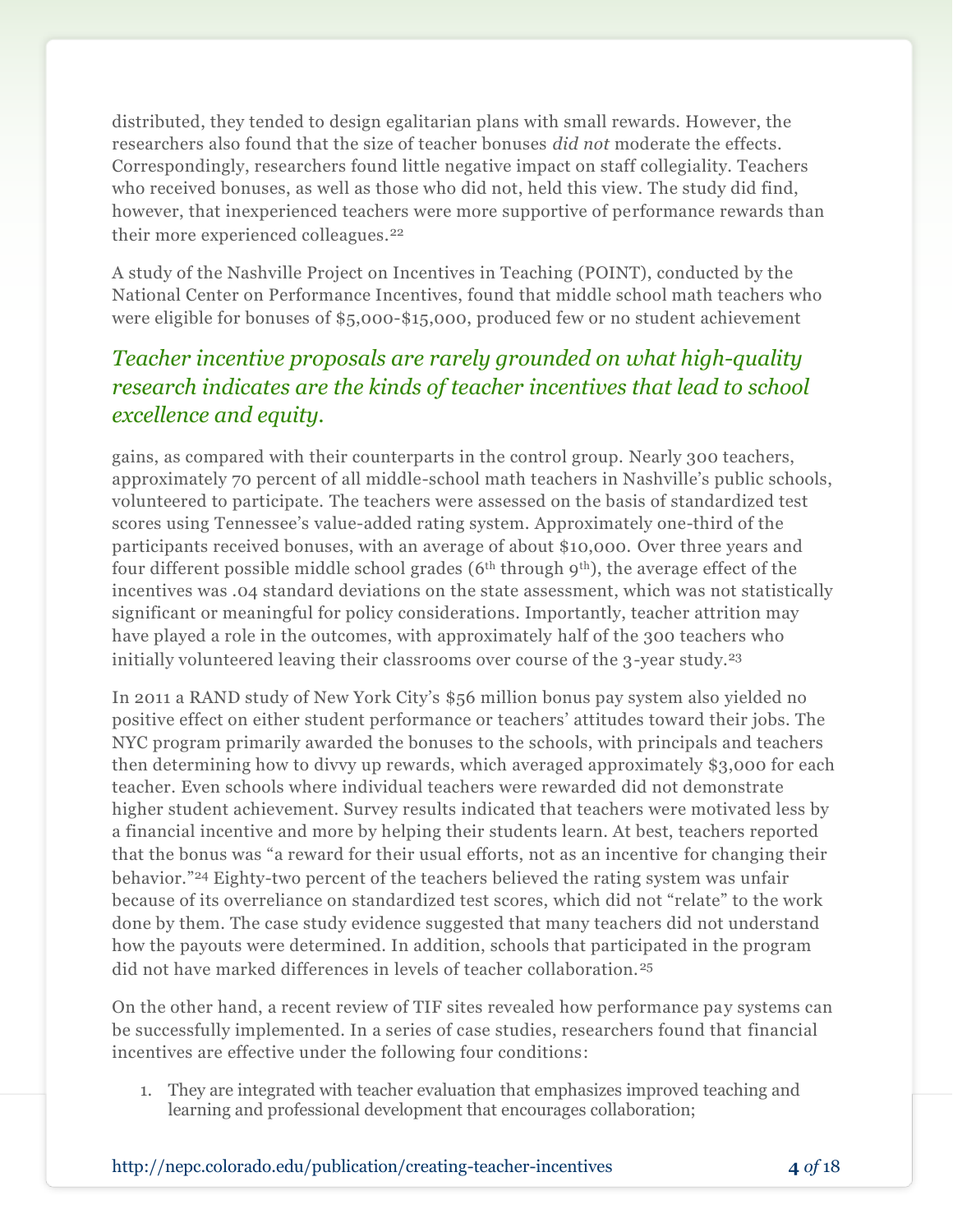- 2. Teacher leaders are identified and utilized to provide school-based support, evaluation, and oversight for instructional improvement;
- 3. The incentives reward additional work and success, but are also valued as a component of a broader emphasis on improving teaching and learning; and
- 4. Wide stakeholder involvement is part of the design, implementation, and effectiveness of broader compensation reform efforts.<sup>26</sup>

The TIF study suggested, as did several earlier studies, that pay alone is insufficient to motivate teachers to teach differently and improve student achievement. Other evidence, focused on the factors necessary to attract to teachers to high-need schools, is described next.

#### **Attracting and Retaining Teachers for High-Need Schools**

Many analysts have examined other fields where financial incentives are offered to those who take on hard-to-staff jobs and perform them well<sup>27</sup> and many proposals have called for additional pay for those who teach in high-needs schools. At least 30 states offer financial incentives for those who teach in schools or subject areas that are hard to staff. More than 30 percent of the nation's 50 largest school districts also offer bonuses for teachers in these subjects and/or schools*.* The bonuses are typically in the \$1,000 to \$5,000 range, but about 30 percent of these systems offer teachers between \$5,000 and \$10,000.<sup>28</sup>

Over a decade ago, South Carolina implemented a policy of recruiting "teacher specialists" to work in the state's lowest performing schools. The program's \$18,000 bonus attracted only 20 percent of the 500 teachers needed in the program's first year and only 40 percent after three years. Deterrents included location, lack of administrative support, poor working conditions, and a need for better preparation.<sup>29</sup> In Massachusetts, a mid-career alternative certification program offering a \$20,000 signing bonus attracted only a fraction of the teachers needed, and most recruits either avoided or fled the state's most challenging schools.<sup>30</sup>

While it remains unclear what level of financial incentive might be enough to help recruit and retain effective teachers for high-need schools, researchers have found that such financial incentives alone do not yield increased student achievement. A 2006 study by the Center for Teaching Quality, found that only 36 percent of Alabama teachers surveyed indicated they would move to a high-need school (and 43 percent were unwilling or not likely). The respondents suggested that if signing bonuses are to be offered, they should be in the \$5,000 to \$10,000 range to entice teachers to move. State income tax credits as well as relocation and housing assistance were viewed as more important than signing or retention bonuses. The least important incentives were bonuses for individual or school performance.31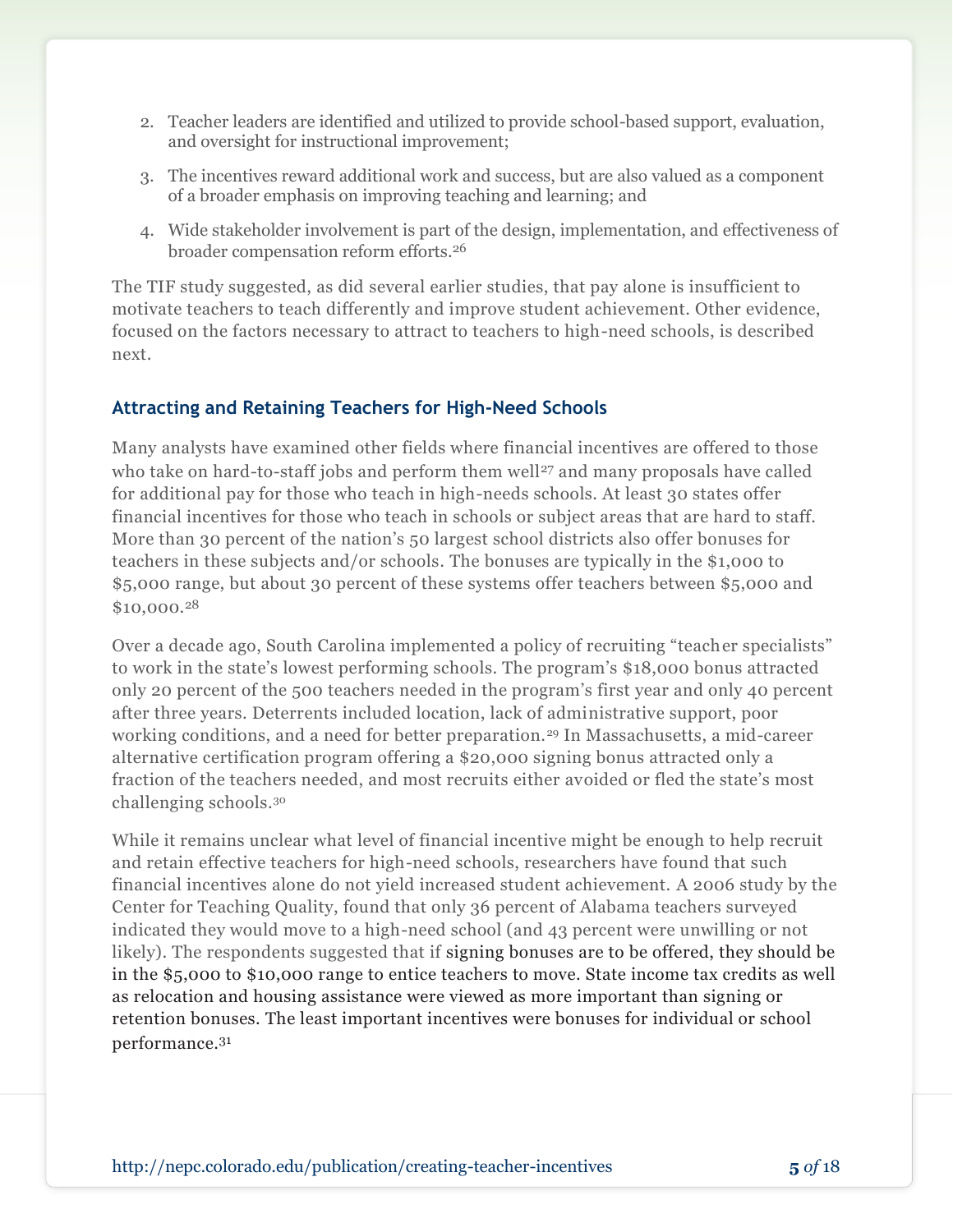

Source: Center for Teaching Quality (2006). Recruiting and Retaining Teachers in Alabama: Educators on What it Will Take to Staff All Classrooms with Quality Teachers. Carrboro NC: Author

#### **Figure 1. Importance of Select Financial Incentives on Decisions to Teach in a High-Need School.**

More recently, in Denver (as part of its ProComp system), market incentives are paid to teachers for moving to staying at hard-to-staff schools for a number of years. Hard-to-staff positions pay a 3% bonus of the teacher salary index, which averages approximately \$2,500. There is no evidence that the bonus is making a difference. As a recent evaluation report revealed, "retention trends at hard-to-serve schools lag behind those of schools that are not designated 'hard-to-serve.'" Phil Gonring, one of the ProComp architects, claimed that while the union made the case that only "distinguished teachers should get the market incentive to move to high need schools," district administrators resisted because they did not have measurement tools necessary to make the distinction among teachers so "everyone would simply get the incentive—a fact that remains in force today."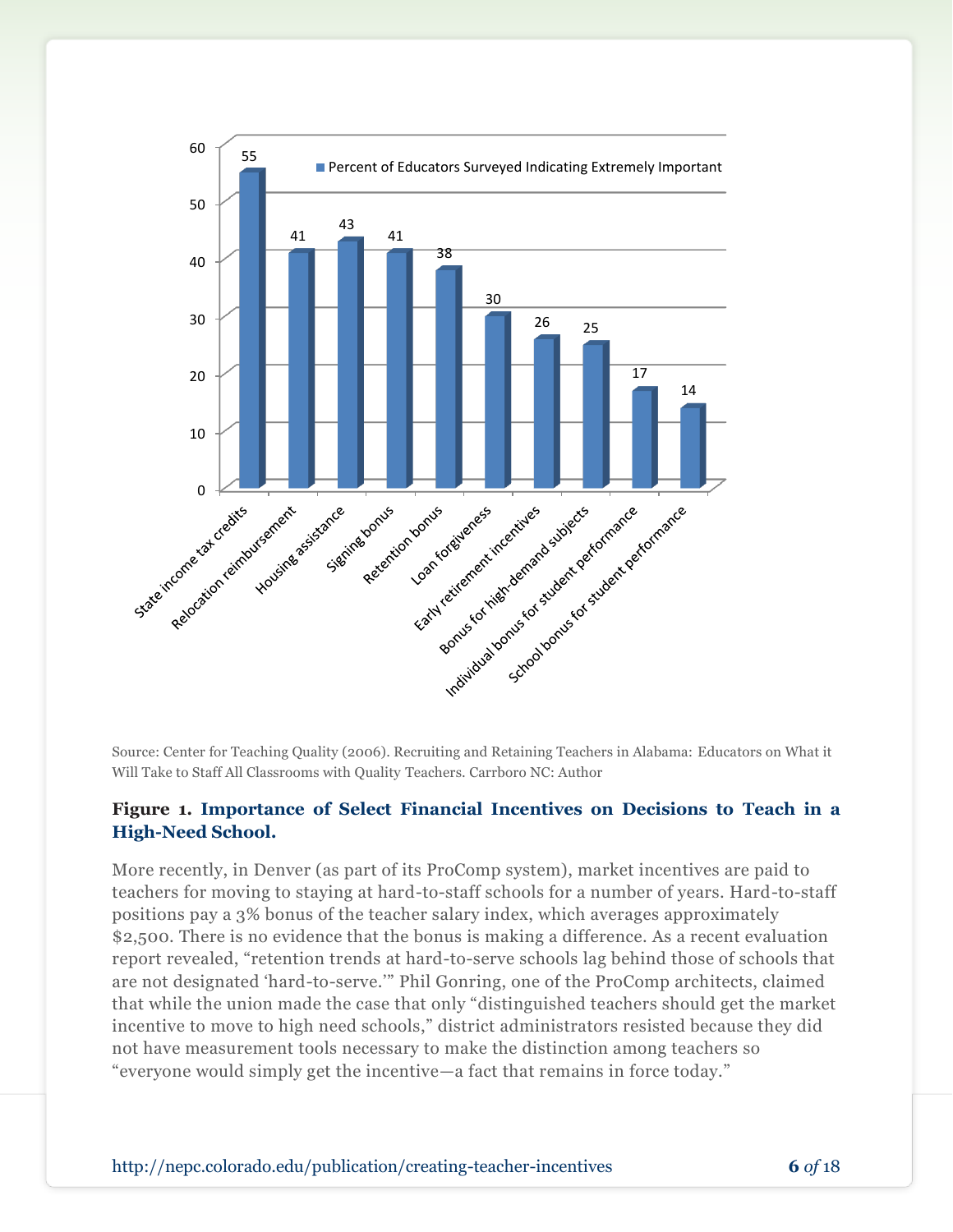These examples illuminate Richard Ingersoll's analysis of national teacher turnover survey data. Ingersoll found that teachers who leave because of job dissatisfaction do so not only because of low salaries but also as a result of poor support from school administrators, the lack of student motivation, the lack of teacher influence over decision-making, and student discipline problems.<sup>32</sup> In fact, a six-state survey of Nationally Board Certified Teachers found that factors such as strong principal leadership, a collegial staff with a shared teaching philosophy, access to adequate resources, and a supportive and active parent community prove to be far more powerful determinants than salary in enticing them to move to high-need schools.<sup>33</sup>

In another investigation, researchers pointed to the following conditions that would attract and retain National Board Certification for high-need schools:

### *Conditions that Attract Accomplished Teachers to High-Need Schools*

- School led by strong principal
- Opportunities to adapt curriculum (and not have to teach scripted lessons)
- Access to resources for effective teaching (e.g., classroom libraries, science equipment current technology)
- Opportunities to work with similarly skilled teachers who hold like-kind values about students, teaching, and learning
- Appropriate and meaningful financial incentives

### *Conditions that Retain Accomplished Teachers in High-Need Schools*

- Principals who embrace teacher leadership
- Smaller class sizes and load
- Additional preparation time for teaching high-need students
- Training for leading change efforts (e.g., collaboration, team building, and cultural competence)
- Opportunities to develop the next generation of teachers for high-need schools.<sup>34</sup>

Bill Ferriter, a National Board Certified teacher with almost 20 years of experience, described the conditions under which he would accept a position in a high-needs school:

I would move [to a high-needs school], but I would want to see social services for parents and children; accomplished leadership; adequate resources and facilities; and flexibility, freedom, and time…. One of the single greatest factors in school success is principal leadership. Effective administrators are magnets for accomplished teachers.<sup>35</sup>

In a widely read *Washington Post* article, Teach For America alumna Sara Fine explained that she resigned from teaching after administrators "steadily expand[ed] the workload and workday" while "more and more major decisions were made behind closed doors, and more and more teachers felt micromanaged rather than supported."36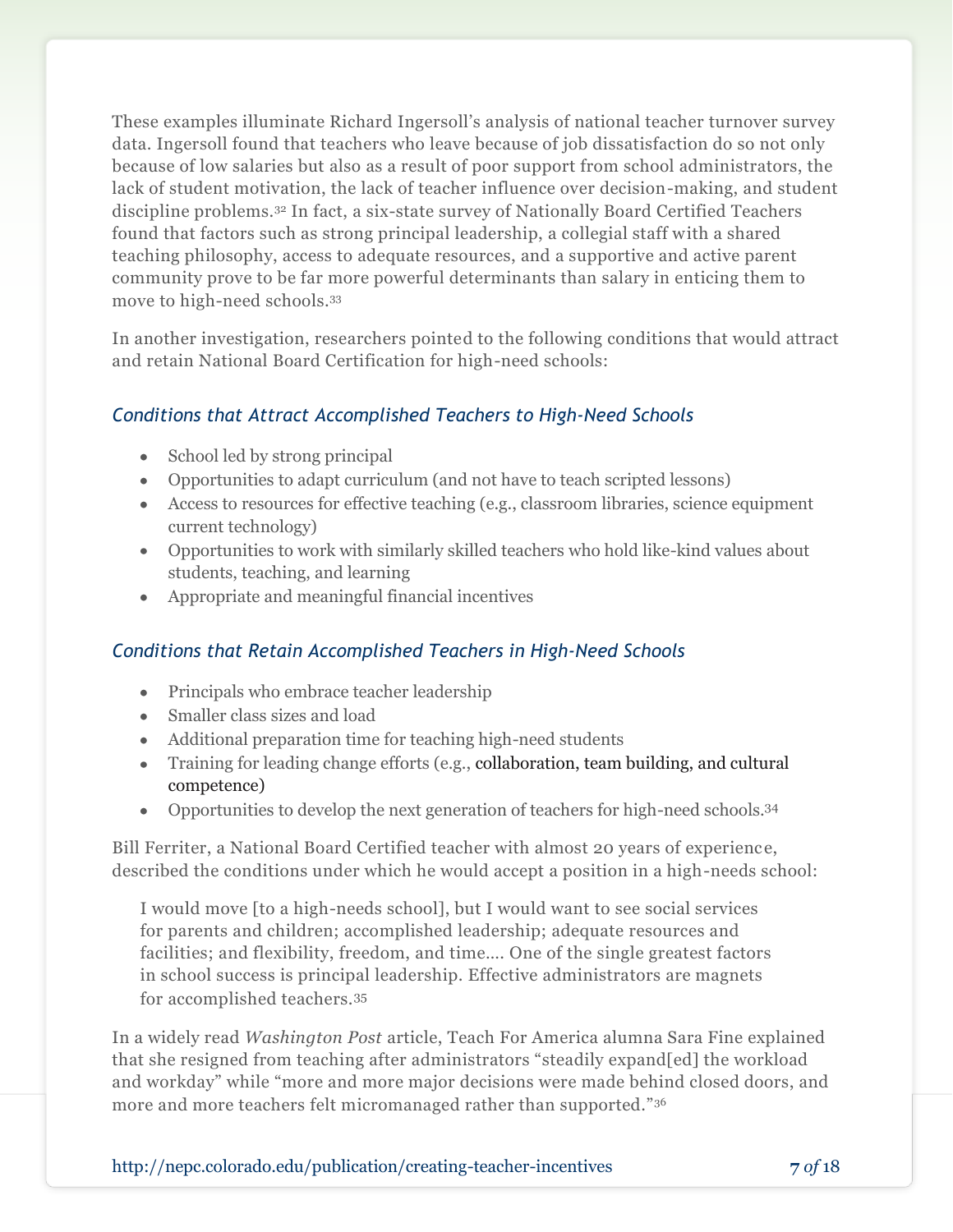The evidence is clear. Financial incentives alone are insufficient for improving school excellence and attracting qualified teachers to low-performing schools. Empirical evidence, including large-scale studies and an increasing number of teacher testimonies, suggest that working conditions are far more important than bonuses. Next we focus on the teacher working conditions that appear to matter most for improving student learning.

#### **Focusing on Working Conditions that Matter Most**

Many factors and circumstances determine whether qualified teachers can teach effectively. Effective teaching is not just about a teacher's knowledge, skills, and dispositions. It is also about the conditions under which he or she works. Motivation to teach is complex, often times intangible, and difficult to quantify. Susan Moore Johnson and others summarize the intrinsic and extrinsic rewards that affect teachers. Intrinsic rewards include the pleasure of being with children, the exhilaration of contributing to the learning of others, the chance to develop new skills, and the enjoyment of subject matter. Extrinsic rewards include salary, benefits, bonuses, public recognition, or selection for special responsibilities. These two types of awards are not mutually exclusive and, in fact, interact to influence esteem and efficacy.<sup>37</sup>

Reseachers at the Project on the Next Generation of Teachers, an initiative housed at Harvard University, point to the specific working conditions that clearly matter to teachers. These conditions include the school culture, the principal's leadership, and the relationship among colleagues. Additionally, and perhaps most important to policymakers, students who attend schools with better working conditions also achieve greater academic growth.<sup>38</sup>

Likewise, the research of Tony Bryk and colleagues concludes that "good schools" are built upon five "essential supports," which they liken to a recipe for baking a cake. Without each of the ingredients, the whole enterprise falls flat. The conditions for effective teaching they have identified include: (1) strong leadership, that embraces principals who are "strategic, focused on instruction, and inclusive of others in their work"; (2) a welcoming attitude toward parents, and formation of connections with the community; (3) a learning climate that is safe, welcoming, stimulating, and nurturing to all students; (4) robust instructional guidance and curricular materials, and (5) the development of professional capacity among teachers, especially in teams.<sup>39</sup>

One essential support—collaboration—seems to matter most for effective teaching. For example, students achieve more in mathematics and reading when they attend schools characterized by higher levels of teacher collaboration for school improvement.<sup>40</sup> Similarly, Susan Rosenholtz's landmark study of two decades ago concluded that "learning-enriched schools" were characterized by "collective commitments to student learning in collaborative settings … where it is assumed improvement of teaching is a collective rather than individual enterprise, and that analysis, evaluation, and experimentation in concert with colleagues are conditions under which teachers improve."<sup>41</sup> Other scholars have found that teachers are more likely to have greater valueadded student achievement gains when they are in schools with others who generate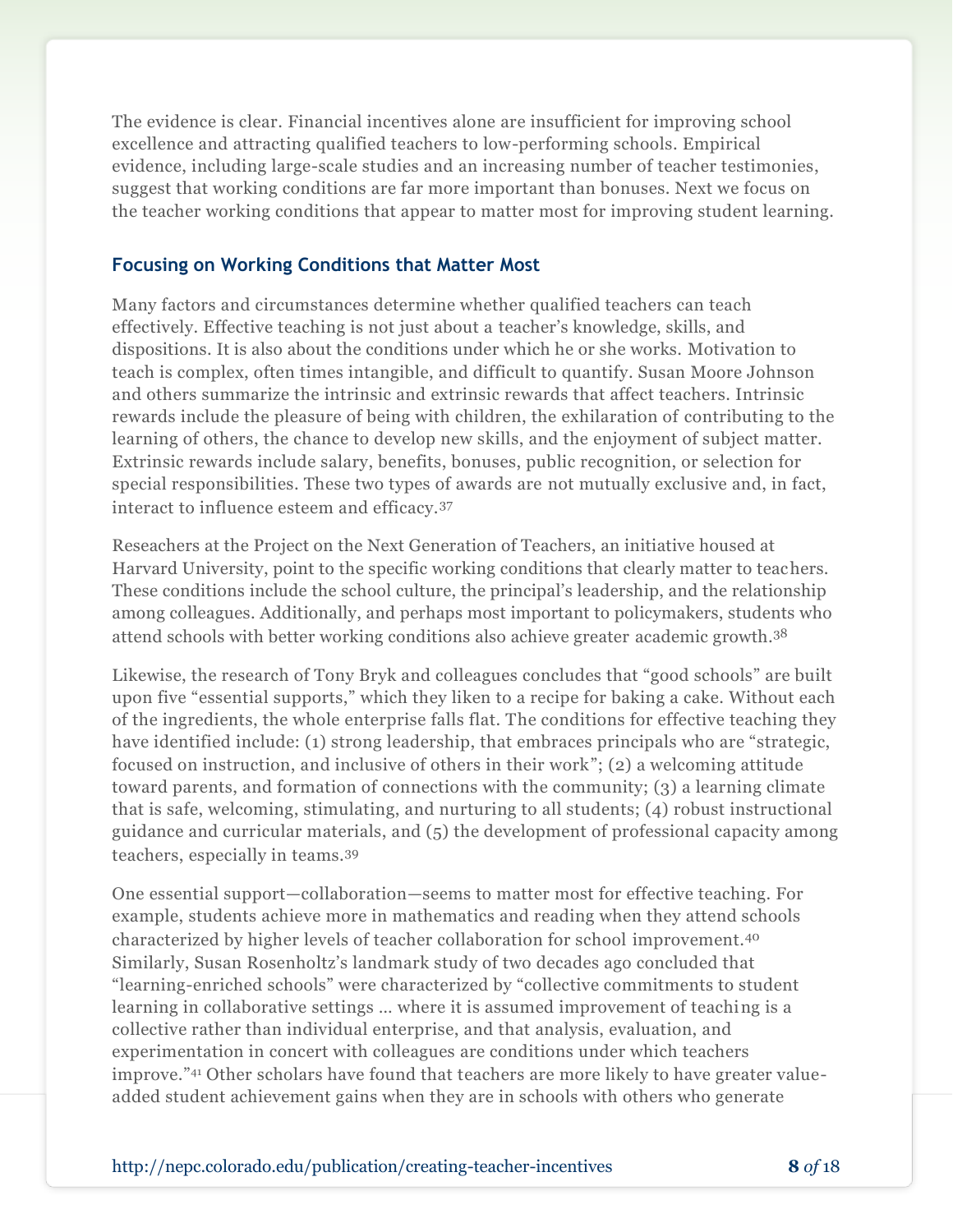higher gain scores as well.<sup>42</sup> While these studies do not directly attribute the increased test score achievement to collaboration, teacher "peer effects" and collaboration appear to breed better results for students.

Researchers have found that school characteristics such as smaller size and common planning time are key to supporting professional collaboration and encouraging effective innovation.<sup>43</sup> They have also found that teachers who participate in structured dialogues to

## *What most teachers desire is the know-how to teach their subjects as well as the autonomy and supports to best meet the needs of their students.*

analyze student work and collectively solve problems in their schools are more likely to change their teaching practices and improve student achievement.<sup>44</sup> Recently, Darling-Hammond and colleagues found that professional development using "scientifically rigorous methodologies" and of certain depth and duration (30 to 100 hours of time over six months to a year) was found to positively impact student achievement.<sup>45</sup> Despite this research, high-intensity, job-embedded collaborative learning is not very common among teachers in American schools.<sup>46</sup> In top performing nations such as Singapore, teachers spend about 15 hours per week working with colleagues, involved in joint planning, action research, lesson study, and observations in one another's classrooms.<sup>47</sup>

Teaching in a high-need school is often a frenetic and challenging experience. While the challenge and the pace is appealing for many idealistic, commited educators, these conditions must be acknowledged as many teachers must manage multiple interventions, meet the social and emotional needs of their students, mediate conflicts when out-ofschool turmoil spills over into the classroom, cope with the complexity of teaching highly mobile students, and deal with the constant pressure to prepare for high-stakes tests that are often not tightly aligned to the standards to which they are expected to teach or the very real needs of the students. Moreover, many teachers in high-need schools, because of a host of factors, are forced to teach out-of-field.<sup>48</sup>

What most teachers desire is the know-how to teach their subjects as well as the autonomy and supports to best meet the needs of their students. One teacher expressed this sentiment when responding to an open-ended item regarding accountability and teaching in high-need schools:

A good teacher is experienced in teaching their subjects and creative and uses a multitude of materials to teach the variety of learners in a classroom. When teaching becomes confining it also becomes stifling. I have been very lucky not to have been given such a curriculum or I would already be gone.<sup>49</sup>

In fact, some researchers have found that high-stakes accountability systems have narrowed the curriculum, especially for high-need students,<sup>50</sup> while creating perverse incentives for experienced and effective teachers to not teach in schools that serve such students.<sup>51</sup> For example, researchers have shown how negative school labels keep qualified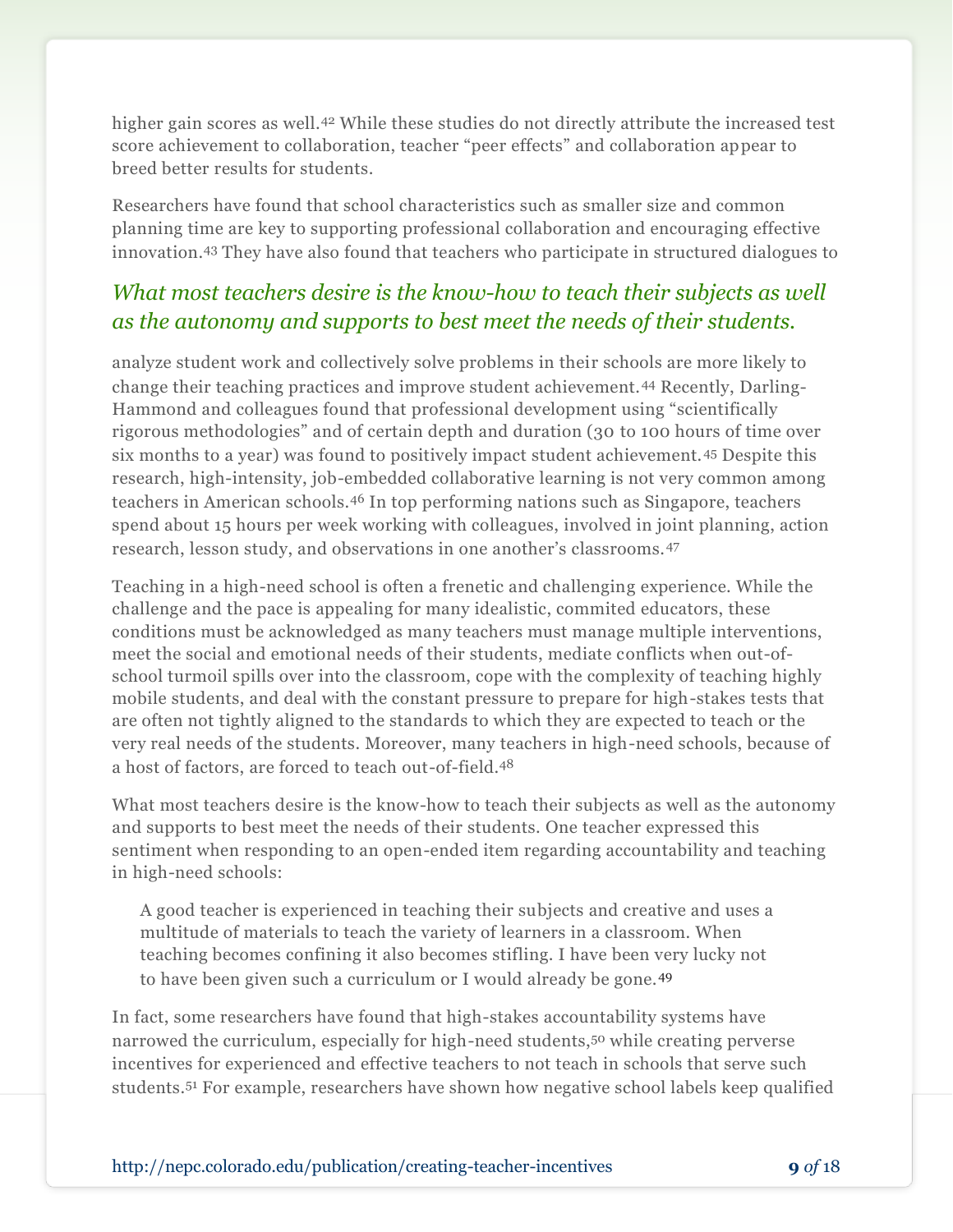and experienced teachers away from underperforming schools,<sup>52</sup> and that "more qualified" teachers seize opportunities to leave difficult working conditions and move to more appealing environments."<sup>53</sup> As Shannon C'de Baca, a member of the CTQ TeacherSolutions 2030 team, recently noted:

We have not often valued in federal or state policy the creativity in teachers or how we can best spread their expertise. Instead we have swung to *uniformity* as a way to control teachers, and in misusing standardized tests, we have reinstituted the lockstep curricula of bygone eras. It was as though we expected Wally and Beaver Cleaver to return to every classroom.<sup>54</sup>

Granted, there is evidence that "standards-based reforms can provide opportunities for schools to focus on student learning" and that high-stakes testing alone does not lead to teacher turnover.<sup>55</sup> However, policymakers should also take seriously the research suggesting that high-stakes accountability works against school excellence and equity by "emotionally exhausting" teachers.<sup>56</sup>

## **Discussion and Analysis**

The growing body of literature on teacher incentives, both financial and otherwise, indicates that there are no simple solutions. The complexity of teaching and learning, particularly in high-needs schools, demands nuanced solutions that are context-specific and are built upon a wide range of empirical research evidence as well as the wisdom of practitioners themselves. Often the kinds of accountability measures and incentive systems in vogue today push educators to focus on teaching strategies that focus narrowly on tested material and that consequently may create an "inflated picture" of what students actually know with respect to the full range of content standards and valued knowledge and skills.<sup>57</sup>

In this brief we have tried to move the discussion of incentives beyond the usual policy tools, often built on faulty assumptions about teaching and learning, to a broader conception of what it takes to recruit, retain, and support effective teachers for 21<sup>st</sup> century schools.

We must reward expertise in ways that move beyond recruitment bonuses or pay for improved student test scores. The evidence suggests that teacher bonuses in isolation will not increase student learning. In addition, not all incentives matter the same for all teachers. And those incentives that matter for recruiting teachers to high-need schools may not be the same ones needed to retain them. If anything, we can extrapolate that if teacher incentives will make a difference for student learning it will because they fuel the spread of teaching expertise.

Effective teaching rarely occurs in isolation and is significantly more prevalent in schools where certain conditions exist. Strong principal leadership that supports effective teaching is essential. A safe environment where learning can occur increases autonomy and risktaking for teachers, likely increasing a teacher's sense of efficacy. Teachers need access to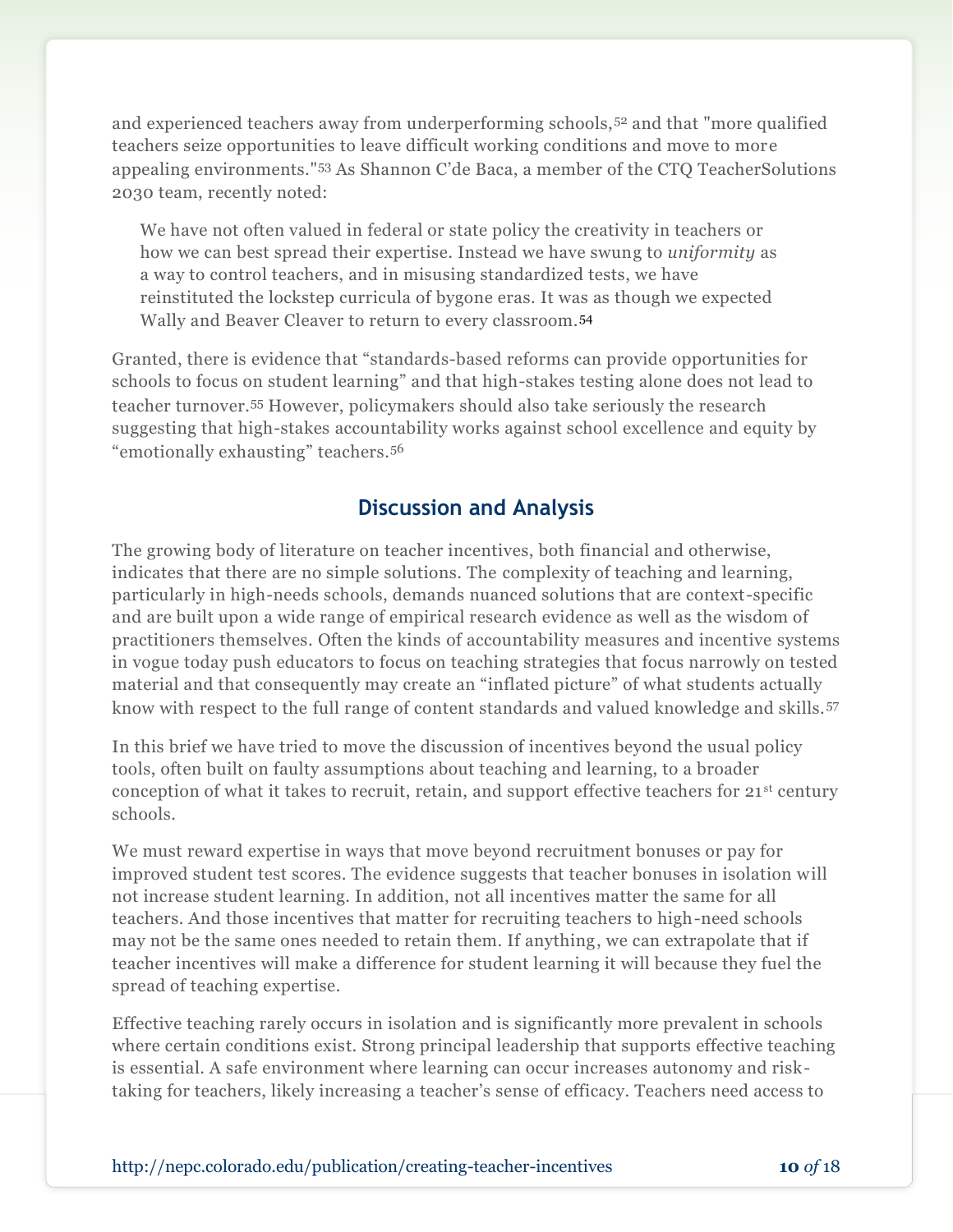the resources and supports (including inclusive principal leaders focused on instruction as well as other educators from inside and outside the school and opportunities for teachers to learn from each other) to effectively teach the diverse learners in their classrooms.

Across the United States few current incentive policies systematically spread teaching expertise in ways that "de-silo" teachers from each other by identifying and sharing best practices. Doing so will require the careful development of interlocking policies across federal, state, and local agencies. We must be wary of the trap once described by H.L. Mencken: "For every complex problem there is a solution that is simple, neat, and wrong."<sup>58</sup> The following section includes our recommendations, which quite deliberately are neither "simple" nor "neat." We believe, however, based upon empirical evidence and best practices, that they can help create the policy environment and incentives necessary to spur school excellence and equity.

## **Recommendations**

How do we better utilize resources to support effective teaching and learning and the spread of teacher expertise, particularly in high-needs schools? How do specific school contexts impact the use of these resources? How are administrators and policymakers as well as union leaders held accountable for creating the conditions that allow teachers to teach effectively? How can we increase the effectiveness and sense of efficacy of quality teachers that we need to recruit and retain? We believe these queries best frame incentive policies for school excellence and equity. While it is important to design a model evaluation system for measuring teacher effectiveness or for analyzing and reporting on the distribution of effective teachers, much more needs to be done.

#### **1. Use the Teacher Incentive Fund to Spread Teaching Expertise for High-Needs Schools**

The Teacher Incentive Fund has funded some promising programs, but most fall short in promoting the need to spread teaching expertise to schools that serve children living in poverty. The federal government could place a much higher priority on funding programs that place a higher value on rewarding teachers who not just produce student learning gains, but those who help their colleagues improve their practice and the academic achievement of those who they collectively teach. Federal policies must place a higher premium on teachers demonstrating their impact on student learning and school improvement in a variety of ways—including assessment data, portfolios, observations, and service to the community. To spur the spread of teaching expertise, incentive policies could promote increased autonomy and opportunities for teachers who demonstrate effectiveness and assist their colleagues in improving their performance.

#### **2. Expand Incentives in Creating Strategic Compensation**

To ensure excellence and equity for all students, our public schools need to employ a broader package of incentives—and move to the concept of strategic compensation where teachers are rewarded for contributing to organizational priorities. These incentives can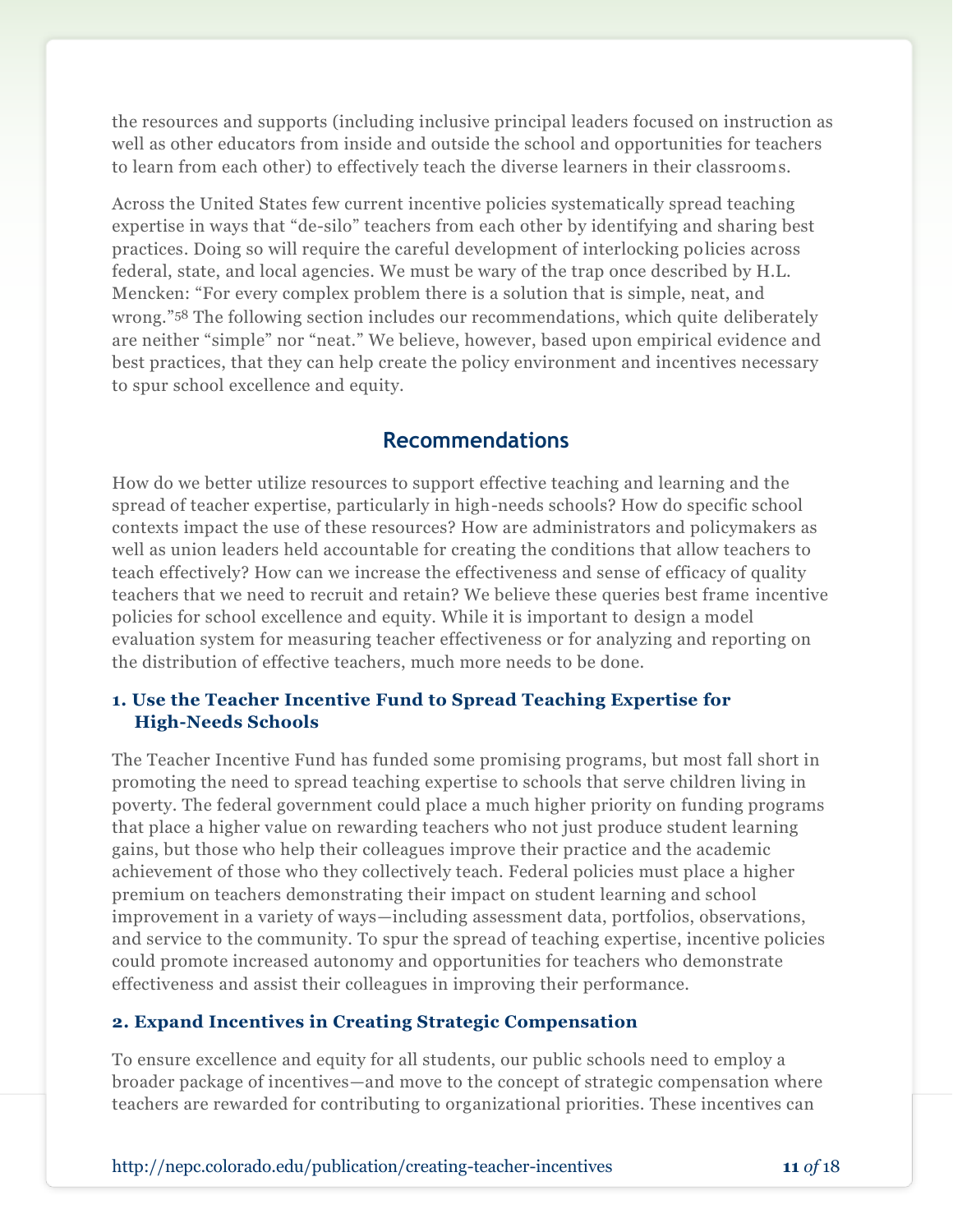support hybrid roles for teachers, peer evaluation, increased autonomy, extended time for meaningful collaboration, and needs-based professional development. Federal, state, and district policy should not just encourage, but stimulate compensation systems that draw on a menu of options that includes alternative financial incentives such as tax credits, housing assistance, and loan forgiveness.

In addition, policies should advance strategic compensation systems that offer enticements for effective teachers, as teams, to move to and remain in high-need schools for at least five years. Given the need to ensure that high-need schools have a stable teaching faculty to pursue complex, long-term improvement strategies, we should discourage programs that promote the recruitment of itinerant teachers.

### **3. Create the Working Conditions that Allow Teachers to Teach Effectively**

Additional pay for teaching in high-needs schools will always only be a partial solution. Other incentives tied to working conditions and professional opportunities will be equally important—possibly more so. Creating school environments that support this kind of effective teaching go well beyond the traditional "working conditions" issues of time, class size, and the length of the workday. Based upon a wide range of evidence, these "opportunities to teach effectively" standards would include: (1) principals who cultivate and embrace teacher leadership; (2) time and tools for teachers to learn from each other; (3) specialized preparation and resources for the highest needs schools, subjects, and students; (4) no out-of-field teaching assignments; (5) teaching loads that are differentiated based on the diversity and mobility of students taught; (6) opportunities to take risks; (7) integration of academic, social, and health support services for students, and (8) safe and well-maintained school buildings.

### **4. Elevate Best Practices and Policies that Spur School Excellence and Equity**

Federal, state, and local policies must allow for nuanced implementation of practices and policies that spur school excellence and equity. These policies must account for different contexts requiring different approaches. Policymakers should certainly learn from places where high-need schools recruit well-prepared teachers, use incentives to spread teaching expertise, and create the conditions that promote high-quality learning for all students. However, too many of these examples are represented by isolated boutique programs, led by extraordinary administrators and teachers as well as community leaders, who work "around the clock" to ensure excellence and equity for all students.

Reliance on extraordinary educators is neither sustainable nor scale-able, particularly given the growing diversity of America's 55 million students who will require even more well-prepared teachers and interlocking support systems in the future. The current hodgepodge approach to teacher incentives must give way to what Linda Darling-Hammond has called a *Marshall Plan for Teaching*. <sup>59</sup> Policymakers, practitioners, and the public need *much better images* of what this system looks like as well as the tools needed to develop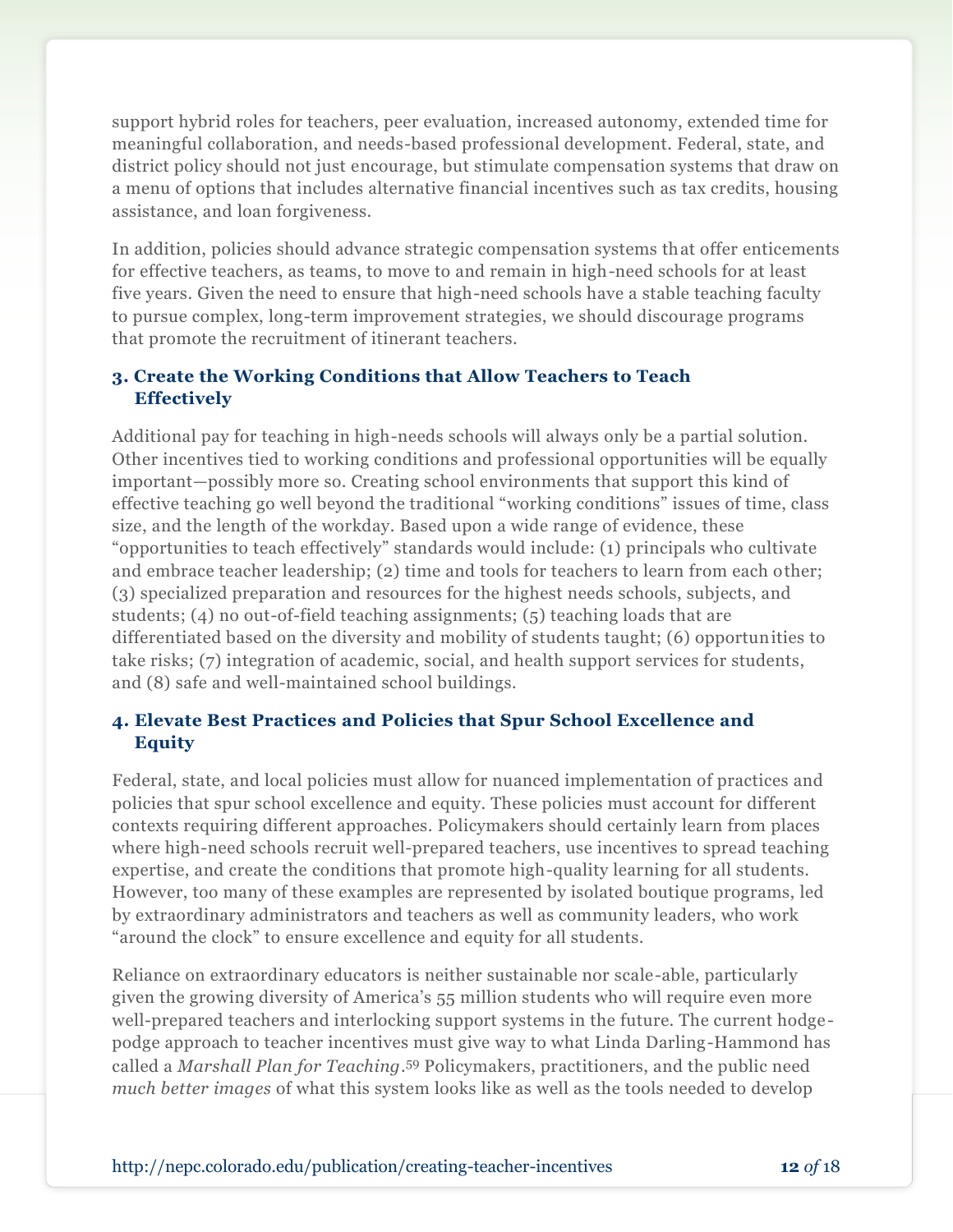both the technical know-how and political will for forging ahead. More detailed guides need to be produced to show practitioners how to make the necessary changes. More multimedia stories need to be told to help policymakers and the public learn why these changes need to be made. The federal government can play a catalytic role in elevating these best practices and policies for the American people—who according to recent polling data have confidence in the current teaching workforce<sup>60</sup>—and helping state and local decision-makers overcome technical and political barriers to implementing difficult changes in our teacher development system.

As a nation, we know far more about how to create school quality, equity, and incentives for teachers and students in high-need schools than one would surmise based only on the limited and often ill-advised actions of policymakers and practitioners. It is time to jettison faulty assumptions and be honest about the half-measures policymakers take in the name of expediency. It is time to do the right thing for students and the teachers who serve them.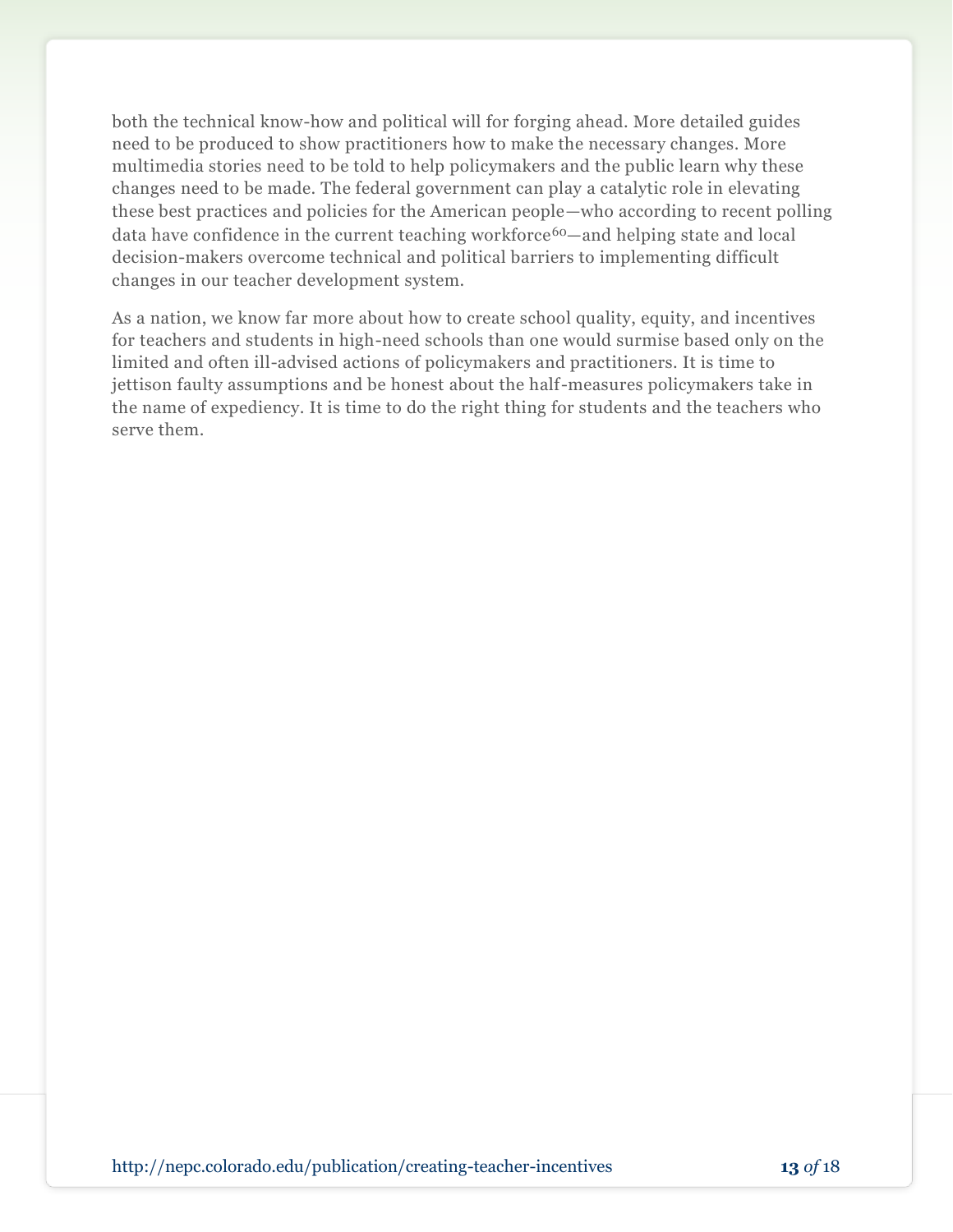### **Notes and References**

1 Hanushek, E. (1992). The trade-off between child quantity and quality. *Journal of Political Economy, 100*(1), 84–117.

Rivkin, S. G., Hanushek, E. A., & Kain, J. F. (2005). Teachers, schools, and academic achievement. *Econometrica, 73*(2), 417–458.

Sanders, W. L. & Rivers, J. C. (1996). *Cumulative and residual effects of teachers on future student academic achievement*. Knoxville, TN: University of Tennessee Value-Added Research and Assessment Center.

2 Sanders, W. L. & Rivers, J. C. (1996). *Cumulative and residual effects of teachers on future student academic achievement*. Knoxville, TN: University of Tennessee Value-Added Research and Assessment Center.

Cavalluzzo, L. (2004). *Is National Board Certification an effective signal of teacher quality?* Alexandria, VA: CNA Corporation.

Goldhaber, D. & Anthony, E. (2004). *Can teacher quality be effectively assessed?* Seattle, WA: Center on Reinventing Public Education, University of Washington.

Humphrey, D.C., Koppich, J.E. & Hough, H.J. (2005, March 3). Sharing the wealth: National Board Certified Teachers and the students who need them most. *Education Policy Analysis Archives, 13* (18). Retrieved August 14, 2011, from

http://epaa.asu.edu/epaa/v13n18/.

3 Strizek, G.A., Pittsonberger, J.L., Riordan, K.E., Lyter, D.M., & Orlofsky, G.F. (2006*). Characteristics of schools, districts, teachers, principals, and school libraries in the United States: 2003-04 schools and staffing survey*. Washington, DC: U.S. Department of Education, National Center for Education Statistics.

4 Ingersoll, R.M. (1999). The problem of underqualified teachers in American secondary schools. *Educational Researcher, 28*(2), 26-37.

Mayer, D.P., Mullens, J.E., & Moore, M.T. (2002). *Monitoring school quality: An indicators report*. Washington, DC: National Center for Education Statistics. Retrieved December 1, 2011, from http://nces.ed.gov/pubs2001/2001030.pdf.

5 Boyd, D. J., Lankford, H., Loeb, S., & Wyckoff, J.H. (2008). *The narrowing gap in New York City teacher qualifications and its implications for student achievement in high-poverty schools*. NBER Working Paper No. 14021*.* Cambridge: National Bureau of Economic Research.

6 Shaker, P. (2010). *Research Summary "Great Teachers and Great Leaders*. In Mathis, W. J. & Welner, K. G. (Eds.) (2010). *The Obama Education Blueprint: Researchers Examine the Evidence* (pp. 23-32). Charlotte, NC: Information Age Publishing.

7 McNeil, M. (2011, Aug. 9). 36 states to apply for Race to Top. *Education Week.* Retrieved December 1, 2011, from http://www.edweek.org/ew/articles/2011/08/10/37brief-6.h30.html (subscription required).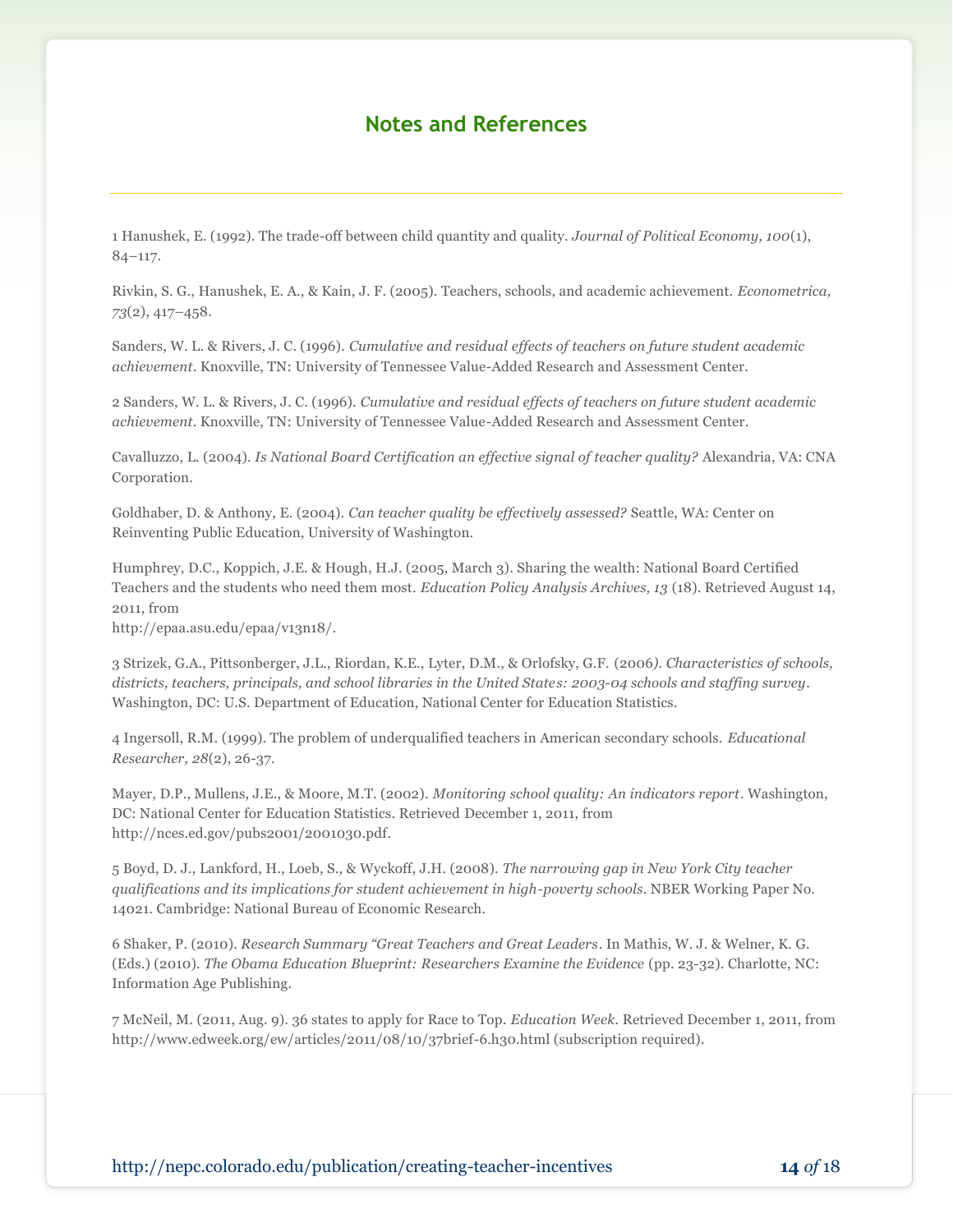8 Johnson, S.M. & Papay, J. (2010). *Redesigning Teacher Pay: A System for the Next Generation of Educators*. Economic Policy Institute. Retrieved July 25, 2011, from http://www.epi.org/publications/entry/book-redesigning\_teacher\_pay/.

9 Johnson, S.M. and Papay, J. (2010). *Redesigning Teacher Pay: A System for the Next Generation of Educators*. Economic Policy Institute. Retrieved on July 25, 2011, from http://www.epi.org/publications/entry/book-redesigning\_teacher\_pay/.

10 Adamson, F. and Darling-Hammond, L. (2011). *Addressing the inequitable distribution of teachers: What it will take to get qualified, effective teachers in all communities*. Washington, DC: Center for American Progress.

11 Berry, B. (2009). *Children of poverty deserve great teachers: One union's commitment to change the status quo*. Washington DC: National Education Association.

12 Shulman, L. (2004). Seek Simplicity . . . and Distrust It. *[Education Week,](http://www.edweek.org/ew/index.html) 24*,(39), 36, 48. Retrieved December 1, 2011, from

http://www.edweek.org/ew/articles/2005/06/08/39shulman.h24.html (subscription required).

13 Herzberg, F., Mausner, B. & Snyderman, B.B. (1959). *The Motivation to Work*. New York: John Wiley.

14 Vroom, V. H. (1964). *Work and Motivation*. New York: Wiley.

15 Lawler, E. E. (2008, May). *Strategic talent management: Lessons from the corporate world*. Madison, WI: Consortium for Policy Research in Education. Retrieved December 12, 2011, from http://www.smhc-cpre.org/download/33/.

16 Murnane, R. and Cohen, D. (1986, February). Merit pay and the evaluation problem: Why most merit pay plans fail and a few survive. *Harvard Educational Review*, *56*, 1-17.

Cuban, L. and Tyack, D. (2000, Summer). Merit pay: Lessons from history. *Rethinking schools*, *14*(3). Retrieved August 14, 2011, from

http://www.rethinkingschools.org/restrict.asp?path=archive/14\_03/hist143.shtml (subscription required).

17 Braun, H. (2005). *Using student progress to evaluate teachers: A primer on value-added models.* Princeton, NJ: Education Testing Service.

McCaffrey, D.M., Lockwood. J.R., Mariano, L. & C. Setodji (2005). Challenges for value-added assessment of teacher effects. In R. Lissitz (Ed.) *Value added models in education: Theory and applications.* Maple Grove, MN: JAM Press, 111–144.

18 Heneman H. G., and Milanowski, A.T. (1999). Teachers attitudes about teacher bonuses under school-based performance award programs. *Journal of Personnel Evaluation in Education*, 12(4), 327–341.

19 Springer, M. G. (ed.) (2009) *Performance Incentives: Their Growing Impact on American K–12 Education*. Washington, DC: Brookings Institution Press.

Johnson, S.M. and Papay, J. (2010). *Redesigning Teacher Pay: A System for the Next Generation of Educators*. Economic Policy Institute. Retrieved July 25, 2011, from http://www.brookings.edu/press/Books/2009/performanceincentives.aspx (purchase required).

20 Springer, M. G., and Winters, M. (2009). *"New York City's School-Wide Bonus Pay Program: Early Evidence from a Randomized Trial."* Working paper. National Center on Performance Incentives, Vanderbilt University.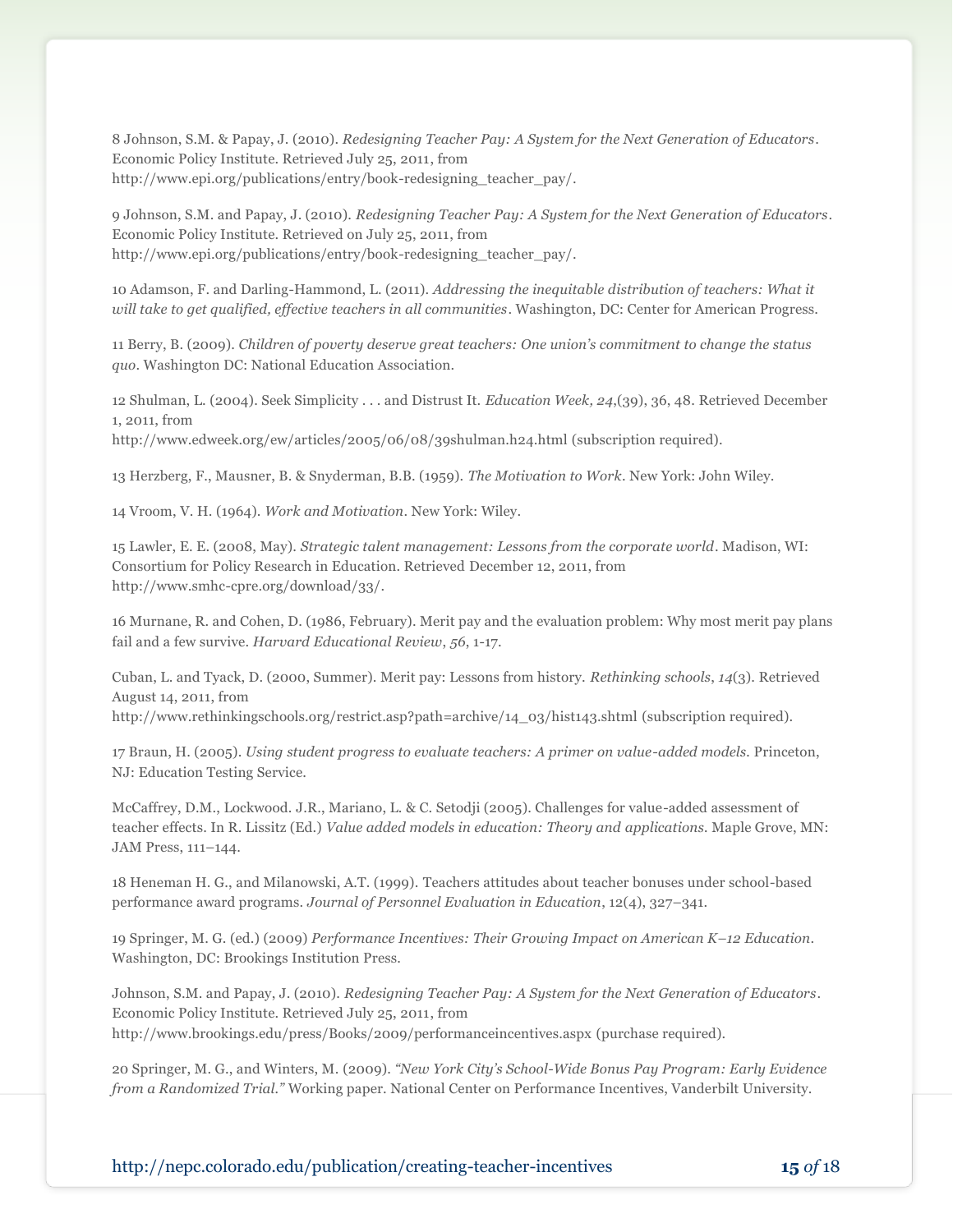21 U.S. Department of Education. (2010, July 1). *Teacher Incentive Fund program description*. Retrieved July 25, 2011, from

http://www2.ed.gov/programs/teacherincentive/index.html.

22 Springer, M.G., Lewis, J.L., Podgursky, M.J., Ehlert, M.W., Gronberg, T.J., Hamilton, L.S., Jansen, D.W., Stecher, B.M., Taylor, L.L., Lopez, O.S., & Peng, A. (2009). *Texas Educator Excellence Grant (TEEG) Program: Year Three Evaluation Report*. Nashville, TN: National Center on Performance Incentives.

23 Springer, M.G., Ballou, D., Hamilton, L., Le, V., Lockwood, J.R., McCaffrey, D., Pepper, M., and Stecher, B. (2010). *Teacher pay for performance: Experimental evidence from the project on incentives in teaching*. Nashville, TN: National Center on Performance Incentives at Vanderbilt University. Retrieved July 25, 2011, from http://www.performanceincentives.org/data/files/gallery/ContentGallery/POINT\_REPORT\_9.21.10.pdf.

24 Marsh, J., Springer, M.G., McCaffrey, D.F., Yuan, K., Epstein, S., Koppich, J., Kalra, N., DiMartino, C., and Peng X. (2011). *A Big Apple for Educators New York City's Experiment with Schoolwide Performance Bonuses*. Santa Monica: RAND Corp., xxv.

25 Marsh, J., Springer, M.G., McCaffrey, D.F., Yuan, K., Epstein, S., Koppich, J., Kalra, N., DiMartino, C., and Peng X. (2011). *A Big Apple for Educators New York City's Experiment with Schoolwide Performance Bonuses*. Santa Monica: RAND.

26 Eckert, J. (2010). *Performance-based compensation: Design and implementation at six teacher incentive fund sites*. Seattle, WA: Bill & Melinda Gates Foundation. Retrieved July 25, 2011, from http://www.tapsystem.org/resources/resources.taf?page=ffo\_rpts\_eckert.

27 Kowal, J., Hassel, E., and Hassel, B. (2008). *Financial incentives for hard-to-staff positions*. Washington DC: Center for American Progress.

28 National Council on Teacher Quality (2007). [Searchable database of collective bargaining information in more than 100 school districts]. *Teacher roles, rules and rights.* Retrieved July 25, 2011, from http://www.nctq.org/tr3/.

29 Berry, B. (2009). *Children of poverty deserve great teachers: One union's commitment to change the status quo*. Washington DC: National Education Association.

30 Berry, B. (2009). *Children of poverty deserve great teachers: One union's commitment to change the status quo*. Washington DC: National Education Association.

31 Center for Teaching Quality. (2006). *Recruiting and retaining teachers in Alabama: Educators on what it will take to staff all classrooms with quality teachers*. Carrboro, NC: Author.

32 Berry, B. (2009). *Children of poverty deserve great teachers: One union's commitment to change the status quo*. Washington DC: National Education Association.

33 Humphrey, D.C., Koppich, J.E., & Hough, H.J. (2005, March 3). Sharing the wealth: National Board Certified Teachers and the students who need them most. *Education Policy Analysis Archives, 13*(18). Retrieved June 1, 2005, from

http://epaa.asu.edu/epaa/v13n18/.

34 Berry, B. (2005). Recruiting and retaining board certified teachers for hard-to-staff schools: Creating policies that will work. *Phi Delta Kappan*, *87*(4), 290-297.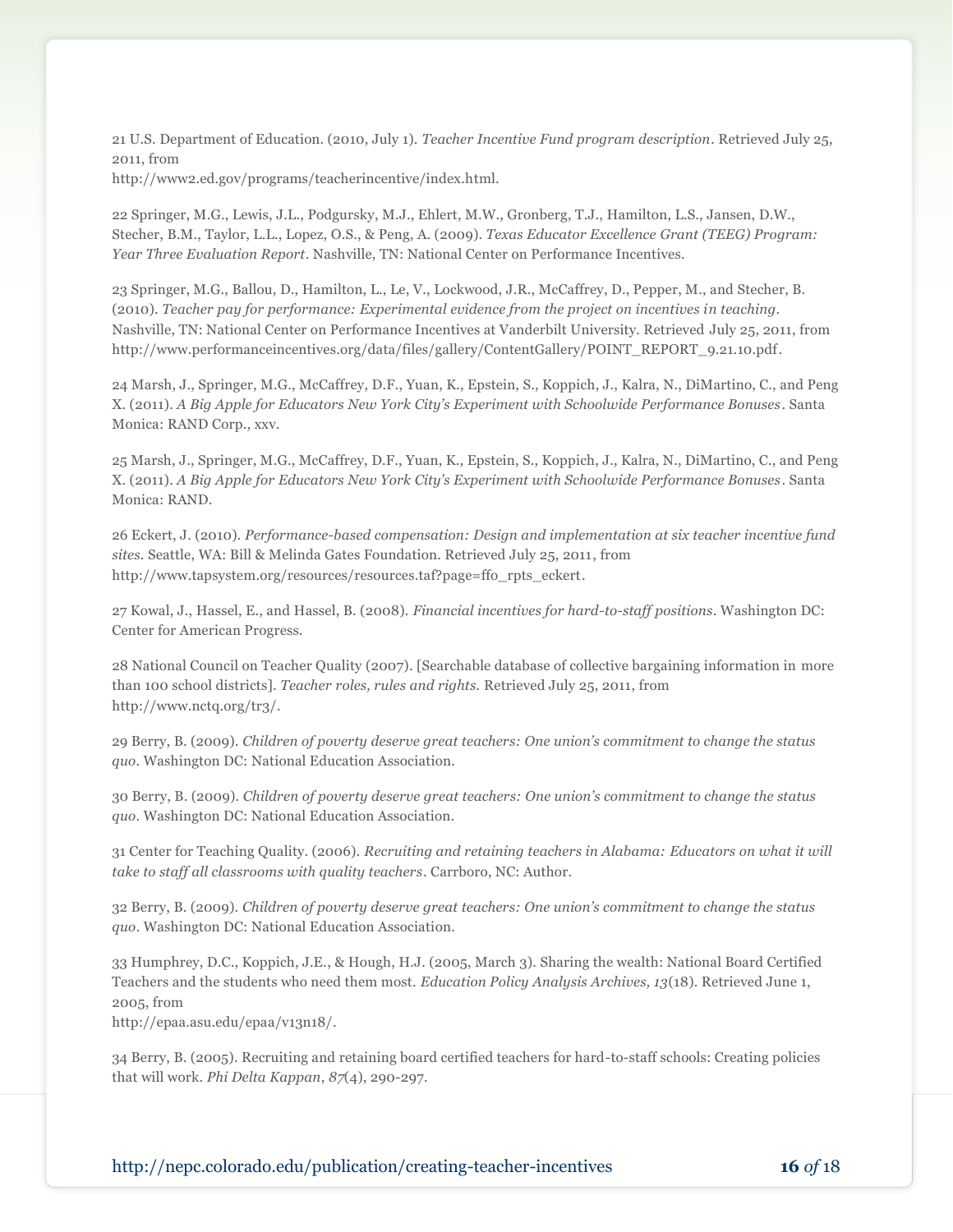35 Berry, B. (2005). Recruiting and retaining board certified teachers for hard-to-staff schools: Creating policies that will work. *Phi Delta Kappan*, *87*(4), 290-297.

36 Fine, S. (2009, August 9). Why I left teaching behind (Originally published as: Schools need teachers like me. I just can't stay). *Washington Post.* Retrieved July 25, 2011, from http://www.washingtonpost.com/wp-dyn/content/article/2009/08/07/AR2009080702046.html.

37 Moore Johnson, S., Harrison Berg, J., Donaldson, M. (2005). *Who stays in teaching and why: A review of the literature on teacher retention*. Cambridge, MA: The Project on the Next Generation of Teachers. Retrieved July 25, 2011, from

http://assets.aarp.org/www.aarp.org\_/articles/NRTA/Harvard\_report.pdf.

38 Moore Johnson, S., Kraft, M., & Papay, J. P. (2011). *How context matters in high-need schools: The effects of teachers' working conditions on their professional satisfaction and their students' achievement*. Cambridge, MA: The Project on the Next Generation of Teachers.

39 Bryk, A.S., Sebring, P., Allensworth, E., Luppescu. S., & Easton. J. (2009). *Organizing Schools for Improvement: Lessons from Chicago*. Chicago: University of Chicago Press.

40 Goddard, Y. & Goddard, R. D. (2007, April). A theoretical and empirical investigation of teacher collaboration for school improvement and student achievement in public elementary schools. *Teachers College Record, 109*(4), 877–896.

41 Rosenholtz, S. (1989). *Teacher's Workplace: The Social Organization of Schools.* New York: Longman.

42 Jackson, C. K. & Bruegmann, E. (2009). *Teaching students and teaching each other: The importance of peer learning for teachers*. NBER Working Paper 15202. Washington DC: National Bureau of Economic Research.

43 Louis, K. S., Kruse, S. & Marks, H. (1996). Schoolwide professional community. In F. Newmann and Associates*. Authentic Achievement: Restructuring Schools for Intellectual Quality* (179-203). San Francisco: Jossey-Bass.

Adamson. F. and Darling-Hammond, L. (2011). *Addressing the Inequitable Distribution of Teachers What It Will Take to Get Qualified, Effective Teachers in All Communities*. Washington DC: Center for American Progress.

44 Cohen, D. K. & Hill, H. C. (2001). *Learning policy.* New Haven, CT: Yale University Press.

45 Wei, R., Darling-Hammond, L, Andree, A., Richardson, N., and Orphanos, S. (2009). *Professional Learning in the Learning Profession: A Status Report on Teacher Development in the U.S. and Abroad*. Dallas, TX: National Staff Development Council.

46 Wei, R., Darling-Hammond, L., Andree, A., Richardson, N., and Orphanos, S. (2009). *Professional learning in the learning profession: A status report on teacher development in the U.S. and abroad*. Dallas, TX: National Staff Development Council.

47 Kang, N. & Hong, M. (2008). Achieving excellence in teacher workforce and equity in learning opportunities in South Korea. *Educational Researcher, 37*(4), 200-207.

Darling-Hammond, L. (2010). *Education and the flat world*. New York. Teachers College Press.

48 Ingersoll, R.M. (1999). The problem of underqualified teachers in American secondary schools. *Educational Researcher, 28*(2), 26-37.